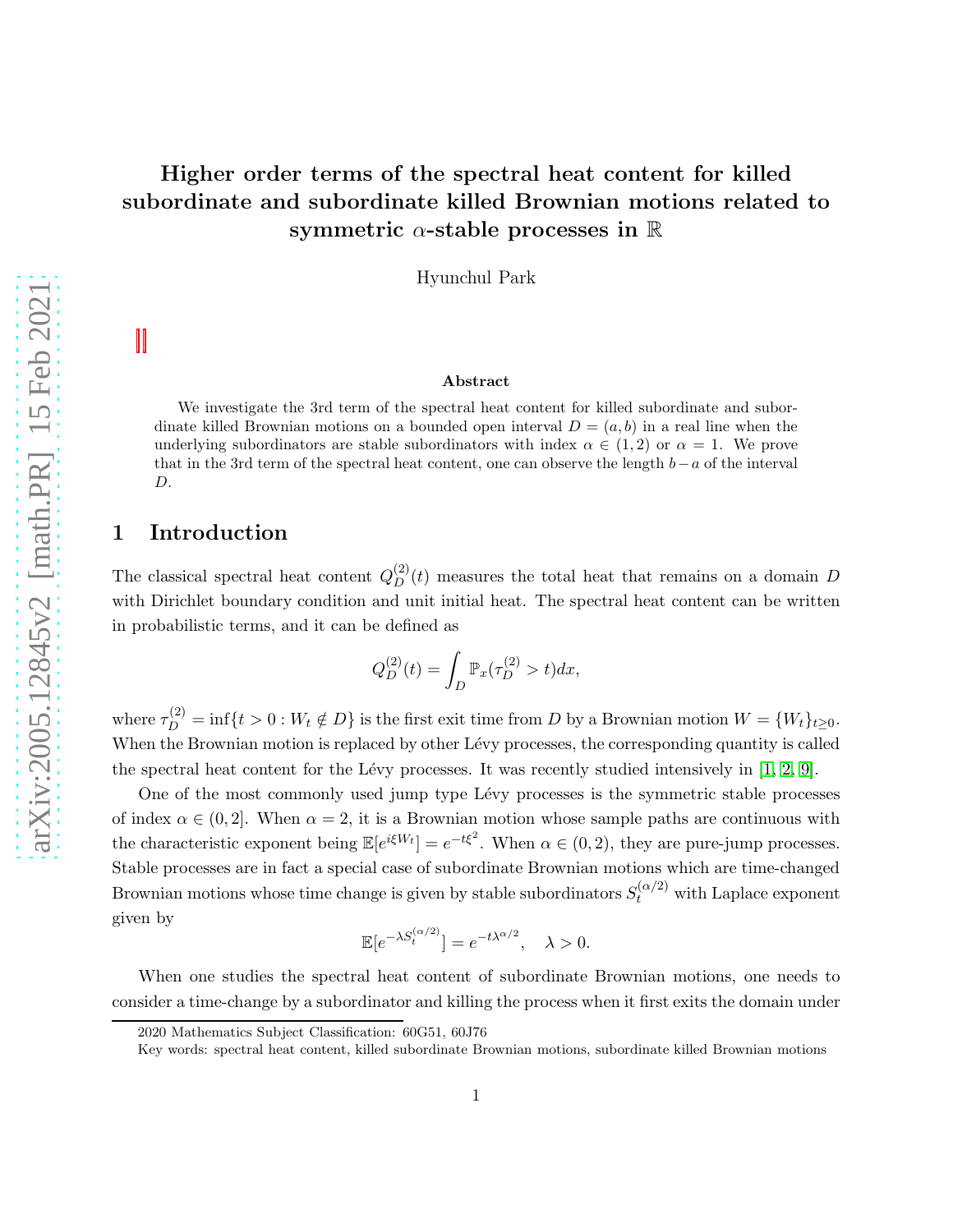consideration. When we first do time-change and kill the processes, it is called killed subordinate Brownian motions and when we first kill the Brownian motions when they first exit the domain and do time-change into the killed Brownian motions, it is called subordinate killed Brownian motions. These two processes are closely related, and sometimes understanding the spectral heat content of one process helps understand the other. The spectral heat content for killed subordinate Brownian motions, when the subordinators are stable subordinators (killed stable processes), were studied in [\[1,](#page-19-0) [2\]](#page-19-1), and the spectral heat content for subordinate killed Brownian motions were studied in [\[11\]](#page-20-0). In those papers, the authors found the asymptotic expansion of the spectral heat content up to the 2nd terms.

The purpose of this paper is to refine these results and find the 3rd terms of the spectral heat contents  $\tilde{Q}_{D}^{(\alpha)}(t)$  and  $Q_{D}^{(\alpha)}(t)$  for subordinate killed Brownian motions and killed subordinate Brownian motions, respectively, in a bounded open interval  $D = (a, b) \subset \mathbb{R}$ , when the subordinators are stable subordinators for  $\alpha \in [1, 2)$ . The main results of this paper are the followings. The explanation of notations of theorems will be postponed to Section [2](#page-3-0) to introduce main results as quickly as possible. All asymptotic notations are as  $t \downarrow 0$ .

**Theorem 1.1** Let  $D = (a, b) \subset \mathbb{R}$  with  $a < b < \infty$ ,  $|D| = b - a$ , and  $|\partial D| = 2$ .

(1) Let  $\alpha \in (1,2)$ . Then,

<span id="page-1-2"></span><span id="page-1-0"></span>
$$
|D| - Q_D^{(\alpha)}(t) = \mathbb{E}[\overline{X}_1^{(\alpha)}] |\partial D| t^{1/\alpha} - \frac{2^{\alpha} \Gamma(\frac{1+\alpha}{2})}{(\alpha - 1)\pi^{1/2} \Gamma(1 - \frac{\alpha}{2}) |D|^{\alpha - 1}} t + o(t).
$$
 (1.1)

(2) Let  $\alpha = 1$ . Then,

<span id="page-1-3"></span>
$$
|D| - Q_D^{(1)}(t) - \frac{1}{\pi} |\partial D| t \ln(\frac{1}{t})
$$
  
=  $|\partial D| \left( \int_0^1 \mathbb{P}(\overline{X}_1^{(1)} > u) du + \frac{\ln |D|}{\pi} + \int_1^\infty \mathbb{P}(\overline{X}_1^{(1)} > u) - \frac{1}{\pi u} du \right) t + o(t).$  (1.2)

<span id="page-1-1"></span>**Theorem 1.2** Let  $D = (a, b) \subset \mathbb{R}$  with  $a < b < \infty$ ,  $|D| = b - a$ , and  $|\partial D| = 2$ . (1) Let  $\alpha \in (1,2)$ . Then,

<span id="page-1-5"></span><span id="page-1-4"></span>
$$
|D| - \tilde{Q}_D^{(\alpha)}(t) = \mathbb{E}[\overline{W}_{S_1^{(\frac{\alpha}{2})}}]|\partial D|t^{1/\alpha} - \frac{2\alpha \int_0^\infty \mathbb{P}(\overline{W}_1 \ge u)u^{\alpha-1}du}{(\alpha-1)\Gamma(1-\frac{\alpha}{2})|D|^{\alpha-1}}t + o(t).
$$
 (1.3)

(2) Let  $\alpha = 1$ . Then,

$$
|D| - \tilde{Q}_{D}^{(1)}(t) - \frac{2}{\pi} |\partial D| t \ln(\frac{1}{t})
$$
  
=  $|\partial D| \left( \int_{0}^{1} \mathbb{P}(\overline{W}_{S_{1}^{(\frac{1}{2})}}) \times u du + \frac{2 \ln |D|}{\pi} + \int_{1}^{\infty} \mathbb{P}(\overline{W}_{S_{1}^{(\frac{1}{2})}}) \times u du - \frac{2}{\pi u} du \right) t + o(t).$  (1.4)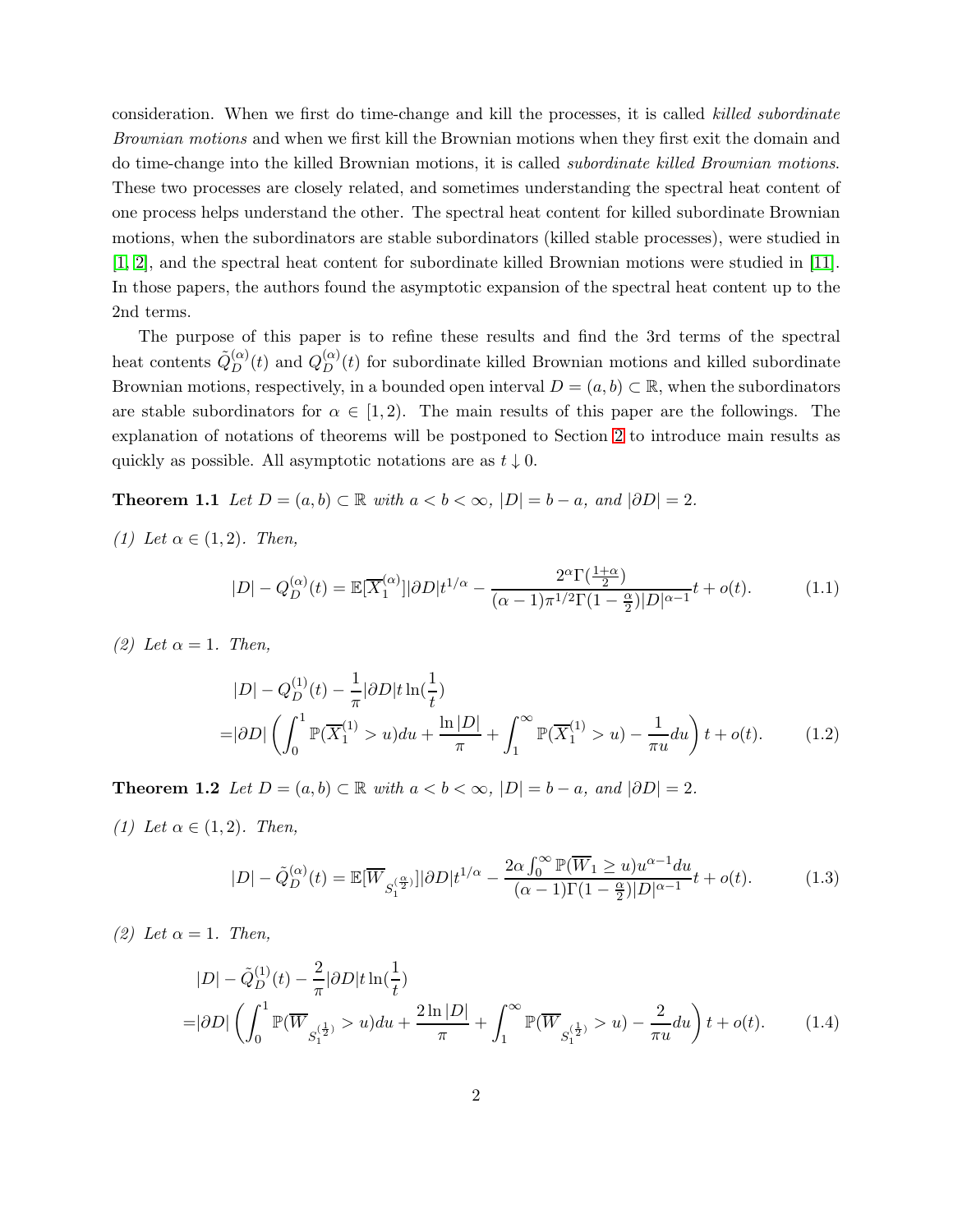**Remark 1.3** When  $\alpha \in (0,1)$ , the asymptotic expansion for the spectral heat contents  $Q_D^{(\alpha)}$  $D^{(\alpha)}(t)$ or  $\tilde{Q}_{D}^{(\alpha)}(t)$  are only known up to the second terms (see [\[2,](#page-19-1) Theorem 1.1] and [\[11,](#page-20-0) Theorem 1.1]). Asking the third terms when  $\alpha \in (0,1)$  is definitely a very interesting question, and we intend to deal with this question in a future project.

Studying higher order terms is not only an interesting question in itself, but we could also observe that there are some different patterns in the asymptotic expansion of the spectral heat content for Brownian motions and other Lévy processes by studying higher order terms. For Brownian motions, it is well-known that for smooth domains D, the spectral heat content has the asymptotic expansion of the form  $|D| - Q_D^{(2)}$  $\sum_{n=1}^{(2)}(t) \sim \sum_{n=1}^{\infty} a_n t^{\frac{n}{2}}$ , where  $a_n$  has some geometric information about the domain  $D$  such as perimeter or mean curvature. Hence, it is natural to conjecture that at least when  $\alpha \in (1,2)$ , the spectral heat content for stable processes is of the form  $|D|-Q_D^{(\alpha)}$  $\sum_{n=1}^{(\alpha)}(t) \sim \sum_{n=1}^{\infty} b_n t^{\frac{n}{\alpha}}$ . Theorems [1.1](#page-1-0) and [1.2](#page-1-1) say this is not the case and the asymptotic expansion involves terms that cannot be written as  $t^{\frac{n}{\alpha}}$ . Also, we observe that the 3rd term involves the length  $b - a$  of the underlying interval  $D = (a, b)$ , hence one can determine the domain D uniquely up to locations, when  $D$  is a bounded open interval in  $\mathbb R$  from the spectral heat content.

In this paper, we focus on the spectral heat content in dimension one. The geometry of open intervals in  $\mathbb R$  is simple enough to allow to perform detailed computations, and this could be helpful to extend results of this paper into more general settings, such as the spectral heat content in higher dimensions or with respect to more general processes. These problems will be studied in forthcoming projects.

In order to prove the first part of Theorem [1.1](#page-1-0) ( $\alpha \in (1,2)$ ), we analyze the difference  $|D|$  –  $Q_D^{(\alpha)}(t)-\mathbb{E}[\overline{X}_1^{(\alpha)}]$  $\binom{\alpha}{1}$ | $\frac{\partial D}{t^{1/\alpha}}$  directly and prove that it is of order t. Hence, the proof is quite straight-forward in this case. For the second part of Theorem [1.1](#page-1-0) ( $\alpha = 1$ ), the computation becomes delicate because of the logarithmic term  $t\ln(1/t)$ . We utilize the exact form of the density of the supremum process  $\overline{X}_t^{(1)} = \sup_{s \le t} X_s^{(1)}$  in [\[8\]](#page-19-3) to compute the difference  $\mathbb{P}(\overline{X}_1^{(1)} > u) - \frac{1}{\pi u}$  for large u, prove that main terms of order  $t\ln(1/t)$  cancel out each other, and finally show that the remaining terms are of order t. In order to prove Theorem [1.2,](#page-1-1) we follow a similar path as Theorem [1.1.](#page-1-0) For the first part of Theorem [1.2](#page-1-1) ( $\alpha \in (1,2)$ ), we reprove [\[11,](#page-20-0) Theorem 1.1] when  $D = (a, b)$  and  $\alpha \in (1, 2)$ using a probabilistic argument in Theorem [4.3,](#page-14-0) which is similar to [\[2\]](#page-19-1). We would like to mention that in Theorem [4.3,](#page-14-0) we express the 2nd coefficient of  $|D| - \tilde{Q}_{D}^{(\alpha)}$  $D^{(\alpha)}(t)$  by means of the probabilistic term  $\mathbb{E}[\overline{W}_{S_1^{(\alpha/2)}}]$ , which is more natural than other previously known expressions (compare it with [\[11,](#page-20-0) Theorem 1.1]). In order to prove the second part of Theorem [1.2](#page-1-1) ( $\alpha = 1$ ), we establish the tail probability  $\mathbb{P}(\overline{W}_{S_t^{(\alpha/2)}} > u)$  for  $u > 1$  in Proposition [4.7,](#page-17-0) which is an amusingly simple ex-pression. Once having established Proposition [4.7,](#page-17-0) it is straightforward to compute the difference  $\mathbb{P}(\overline{W}_{S_1^{(\alpha/2)}} > u) - \frac{2}{\pi n}$ other again, and show that the remaining terms are of order  $t$ .  $\frac{2}{\pi u}$  for large u. Then, we prove that main terms of order  $t \ln(1/t)$  cancel out each

The organization of this paper is as follows. In Section [2,](#page-3-0) we introduce notations and recall some preliminary facts. In Section [3,](#page-6-0) we study the spectral heat content for killed subordinate Brownian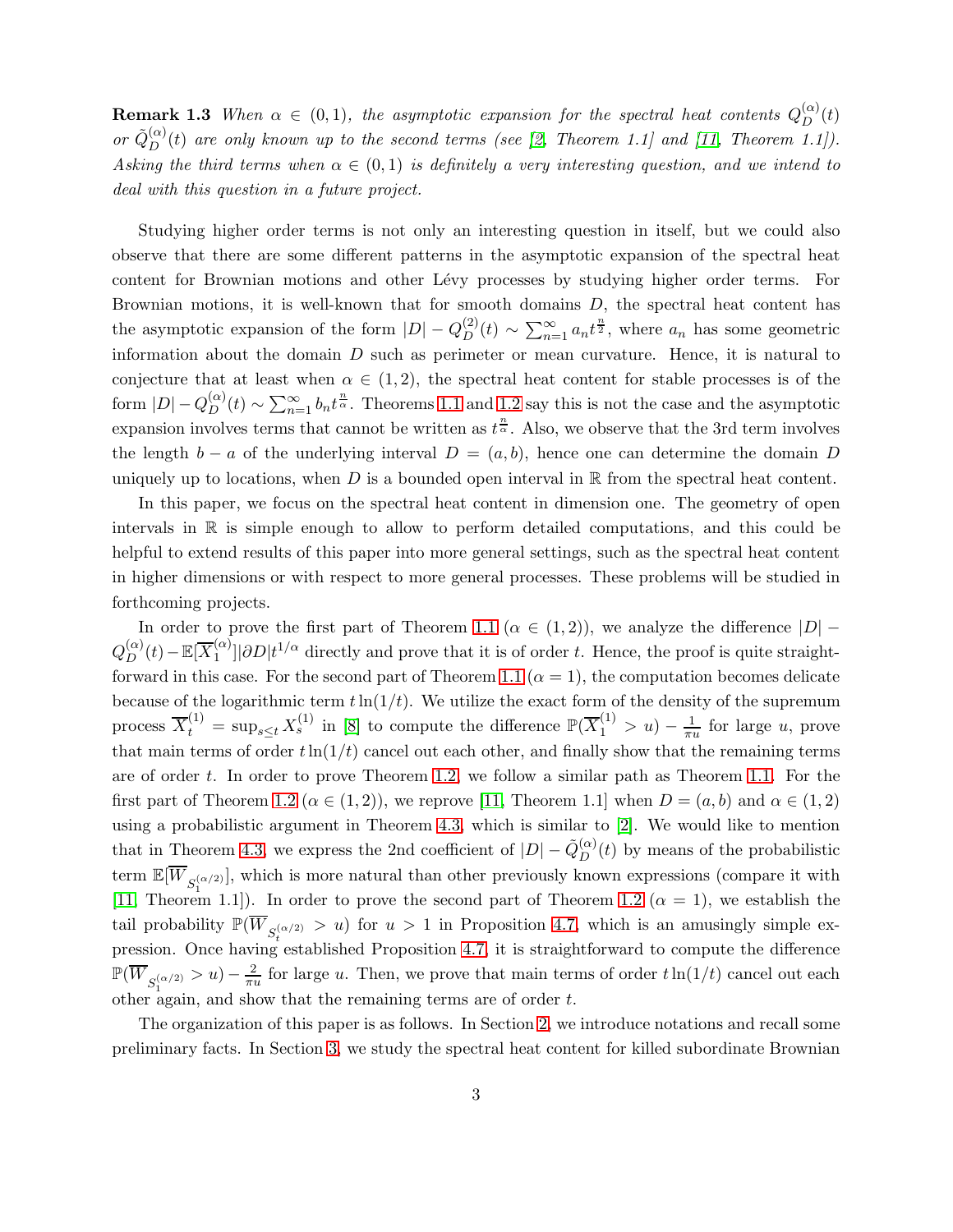motions and prove Theorem [1.1.](#page-1-0) The first part of Theorem [1.1](#page-1-0) is proved in the subsection [3.1,](#page-6-1) and the second part of Theorem [1.1](#page-1-0) is proved in the subsection [3.2.](#page-9-0) In Section [4,](#page-11-0) we study the spectral heat content for subordinate killed Brownian motions, and prove first and second parts of Theorem [1.2](#page-1-1) in subsections [4.1](#page-11-1) and [4.2,](#page-17-1) respectively. The notation  $\mathbb{P}_x$  stands for the law of the underlying processes started at  $x \in \mathbb{R}$ , and  $\mathbb{E}_x$  stands for expectation with respect to  $\mathbb{P}_x$ . For simplicity, we use  $\mathbb{P} = \mathbb{P}_0$  and  $\mathbb{E} = \mathbb{E}_0$ .

## <span id="page-3-0"></span>2 Preliminaries

In this section, we introduce some notations and define the functions to be studied in the later sections. All stochastic processes and domains are one dimensional objects.

Let  $W = \{W_t\}_{t>0}$  be a Brownian motion in R. The density of the gaussian random variable  $W_t$  is  $p(t, x) = \frac{1}{\sqrt{4}}$  $\frac{1}{4\pi t}e^{-\frac{x^2}{4t}}$  with the characteristic function given by

$$
\mathbb{E}[e^{i\xi W_t}] = e^{-t\xi^2}, \quad \xi \in \mathbb{R}.
$$

The supremum process  $\overline{W} = {\overline{W}_t}_{t\geq0}$  of the Brownian motion is defined by  $\overline{W}_t = \sup_{s\leq t} W_s$ . It follows from [10, Theorem 2.21] that  $|W_t|$  and  $W_t$  have the same distribution.

Let  $S^{(\alpha/2)} = \{S_t^{(\alpha/2)}\}$  $\{t^{(\alpha/2)}\}_{t\geq 0}$  be an  $\alpha/2$ -stable subordinator. That is,  $S^{(\alpha/2)}$  is an increasing Lévy process started at zero whose Laplace exponent is

<span id="page-3-1"></span>
$$
\mathbb{E}[e^{-\lambda S_t^{(\alpha/2)}}] = e^{-t\lambda^{\alpha/2}}, \quad \lambda \ge 0.
$$
\n(2.1)

It follows from [\(2.1\)](#page-3-1) that  $S_t^{(\alpha/2)}$  $t_t^{(\alpha/2)}$  and  $t^{2/\alpha}S_1^{(\alpha/2)}$  $_1^{(\alpha/2)}$  have the same distribution for any  $t > 0$ . The subordinator  $S^{(\alpha/2)}$  is an increasing process started at 0, and for this reason it plays a role as time. By doing an elementary integral, it is easy to check that

$$
\lambda^{\alpha/2} = \frac{\alpha/2}{\Gamma(1-\frac{\alpha}{2})} \int_0^\infty (1 - e^{-\lambda t}) t^{-1-\frac{\alpha}{2}} dt, \quad \lambda > 0, \alpha \in (0, 2).
$$

This shows that the Lévy density  $j^{SS}(u)$  for  $S^{(\alpha/2)}$  is

<span id="page-3-2"></span>
$$
j^{SS}(u) = \frac{\alpha/2}{\Gamma(1 - \frac{\alpha}{2})} u^{-1 - \frac{\alpha}{2}}, \quad u > 0.
$$
 (2.2)

It follows from [\[11,](#page-20-0) Equation (2.3)] or [\[7,](#page-19-4) Equation (18)] that the density  $g_1^{(\alpha/2)}$  $j_1^{(\alpha/2)}(x)$  of  $S_1^{(\alpha/2)}$  $1^{(\alpha/2)}$  exists, and is given by

<span id="page-3-4"></span>
$$
g_1^{(\alpha/2)}(x) = \frac{1}{\pi} \sum_{n=1}^{\infty} (-1)^{n+1} \frac{\Gamma(1 + \frac{\alpha n}{2})}{n!} \sin(\frac{\pi \alpha n}{2}) x^{-\frac{\alpha n}{2} - 1}, \quad x > 0.
$$
 (2.3)

It follows from the scaling property [\(2.1\)](#page-3-1) that we have

<span id="page-3-3"></span>
$$
g_t^{(\alpha/2)}(x) = t^{-2/\alpha} g_1^{(\alpha/2)}(\frac{x}{t^{2/\alpha}}).
$$
\n(2.4)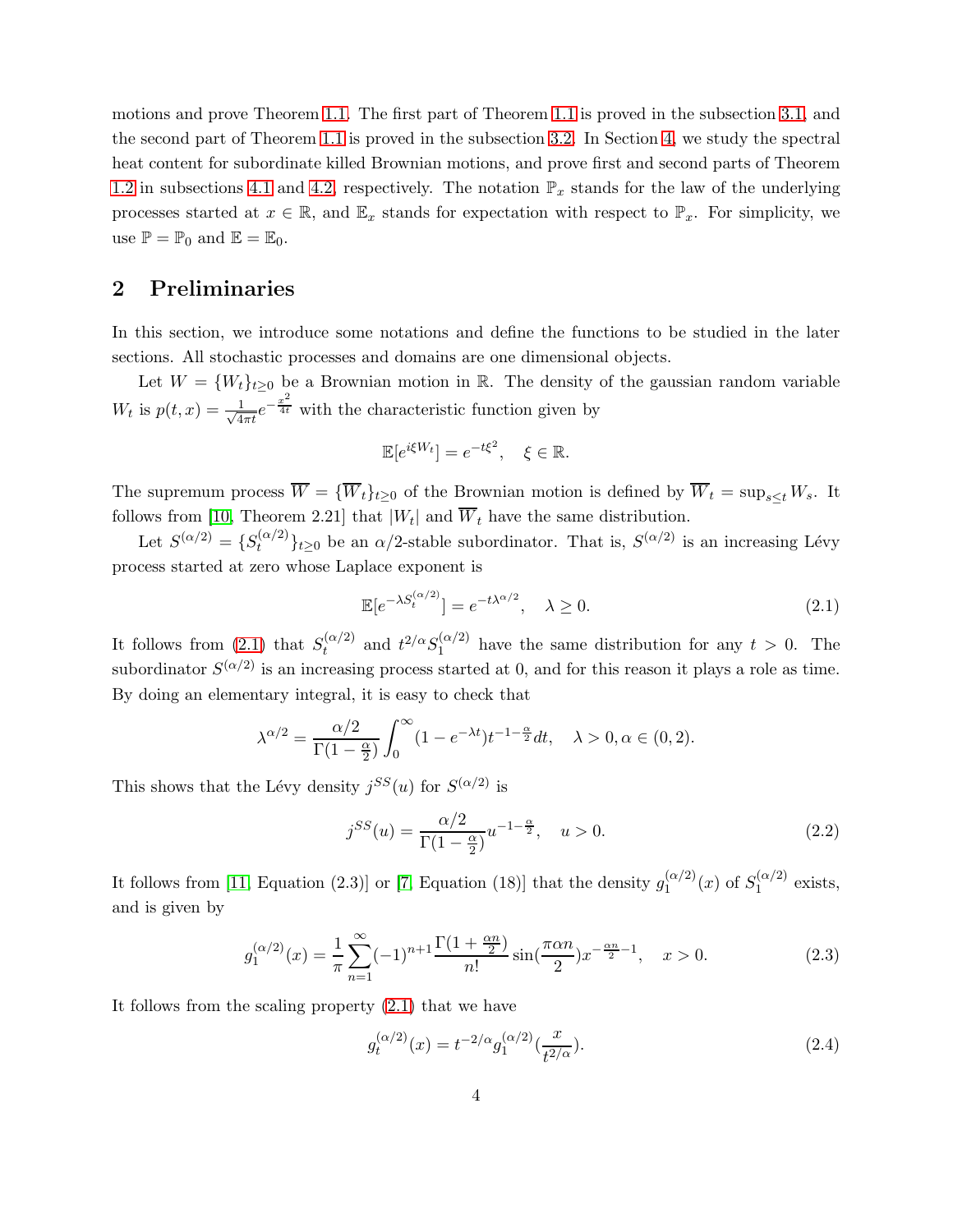Now we define subordinate Brownian motions. Let W and  $S^{(\alpha/2)}$  be Brownian motions and stable subordinators defined on some probability space. Assume that they are independent. Then, the subordinate Brownian motions by the subordinator  $S^{(\alpha/2)}$  are the following time-changed Brownian motions:

$$
X^{(\alpha)}_t:=W_{S^{(\alpha/2)}_t}
$$

By conditioning on  $S_t^{(\alpha/2)}$  $t_t^{(\alpha/2)}$ , one can observe that the characteristic function of time changed process  $X^{(\alpha)} = \{X_t^{(\alpha)}\}$  ${t^{(k)}}_{t}$ <sub> $t \geq 0$ </sub> :=  ${W_{S_t^{(\alpha/2)}}}_{t \geq 0}$  is given by

<span id="page-4-0"></span>
$$
\mathbb{E}[e^{i\xi X_t^{(\alpha)}}] = \mathbb{E}[e^{i\xi W_{S_t^{(\alpha/2)}}}] = \mathbb{E}[e^{-S_t^{(\alpha/2)}\xi^2}] = e^{-t|\xi|^\alpha}, \quad \xi \in \mathbb{R},
$$
\n(2.5)

.

and this shows that  $X^{(\alpha)}$  are symmetric stable processes of index  $\alpha$ . From [\(2.5\)](#page-4-0), we observe that  $X_t^{(\alpha)}$  has the scaling property;  $X_t^{(\alpha)}$  $t^{(\alpha)}$  and  $t^{1/\alpha}X_1^{(\alpha)}$  $_1^{(\alpha)}$  have the same distribution for any  $t > 0$ . The Lévy density  $j^{SSP}(x)$  of  $X^{(\alpha)}$  is given by (see [6, Equation (1.3) and (1.22)])

<span id="page-4-1"></span>
$$
j^{SSP}(x) = \frac{A_{1,\alpha}}{|x|^{1+\alpha}}, \quad A_{1,\alpha} = \frac{\alpha 2^{\alpha-1} \Gamma(\frac{1+\alpha}{2})}{\pi^{1/2} \Gamma(1-\frac{\alpha}{2})}.
$$
 (2.6)

Let D be an open set in  $\mathbb{R}$ , and define  $\tau_D^{(\alpha)} = \inf\{t > 0 : X_t^{(\alpha)} \notin D\}$  be the first exit time from D by  $X^{(\alpha)}$ . The killed processes  $X^{(\alpha),D} = \{X_t^{(\alpha),D}$  $\{t^{(\alpha),D}\}_{t\geq 0}$  are defined by

$$
X_t^{(\alpha),D} = \begin{cases} X_t^{(\alpha)} & \text{if } t < \tau_D^{(\alpha)}, \\ \partial & \text{if } t \geq \tau_D^{(\alpha)}, \end{cases}
$$

where  $\partial$  is a cemetery state. The process  $X^{(\alpha),D}$  will be called *killed subordinate Brownian motions* (by stable subordinators  $S^{(\alpha/2)}$ ), since we first subordinate (time-change) Brownian motions, then kill the process when they exit the domain. We can exchange the order of time-change and killing, and the corresponding process will be called subordinate killed Brownian motions (by stable subordinators  $S^{(\alpha/2)}$ ). More precisely, let  $\tau_D^{(2)} = \inf\{t > 0 : W_t \notin D\}$  be the first exit time from D by Brownian motions W. Define killed Brownian motions  $W^D = \{W_t^D\}_{t \geq 0}$  as

$$
W_t^D = \begin{cases} W_t & \text{if } t < \tau_D^{(2)}, \\ \partial & \text{if } t \ge \tau_D^{(2)}. \end{cases}
$$

Now the subordinate killed Brownian motions  $(W^D)_{S^{(\alpha/2)}} = \{(W^D)_{S^{(\alpha/2)}}\}_{t\geq 0}$  are defined by

$$
(W^D)_{S^{(\alpha/2)}_t} = \begin{cases} W_{S^{(\alpha/2)}_t} & \text{if } S^{(\alpha/2)}_t < \tau_D^{(2)}, \\ \partial & \text{if } S^{(\alpha/2)}_t \geq \tau_D^{(2)}. \end{cases}
$$

The following graph illustrates sample paths of  $X^{(\alpha),D}$  and  $(W^{D})_{S^{(\alpha/2)}}$  starting from x when  $D =$  $(a, b)$ , where the straight lines represent the sample paths of Brownian motions, the circles represent the sample paths of  $(W^D)_{S(\alpha/2)}$ , while the circles together with the rectangles represent the sample paths of  $X^{(\alpha),D}$ .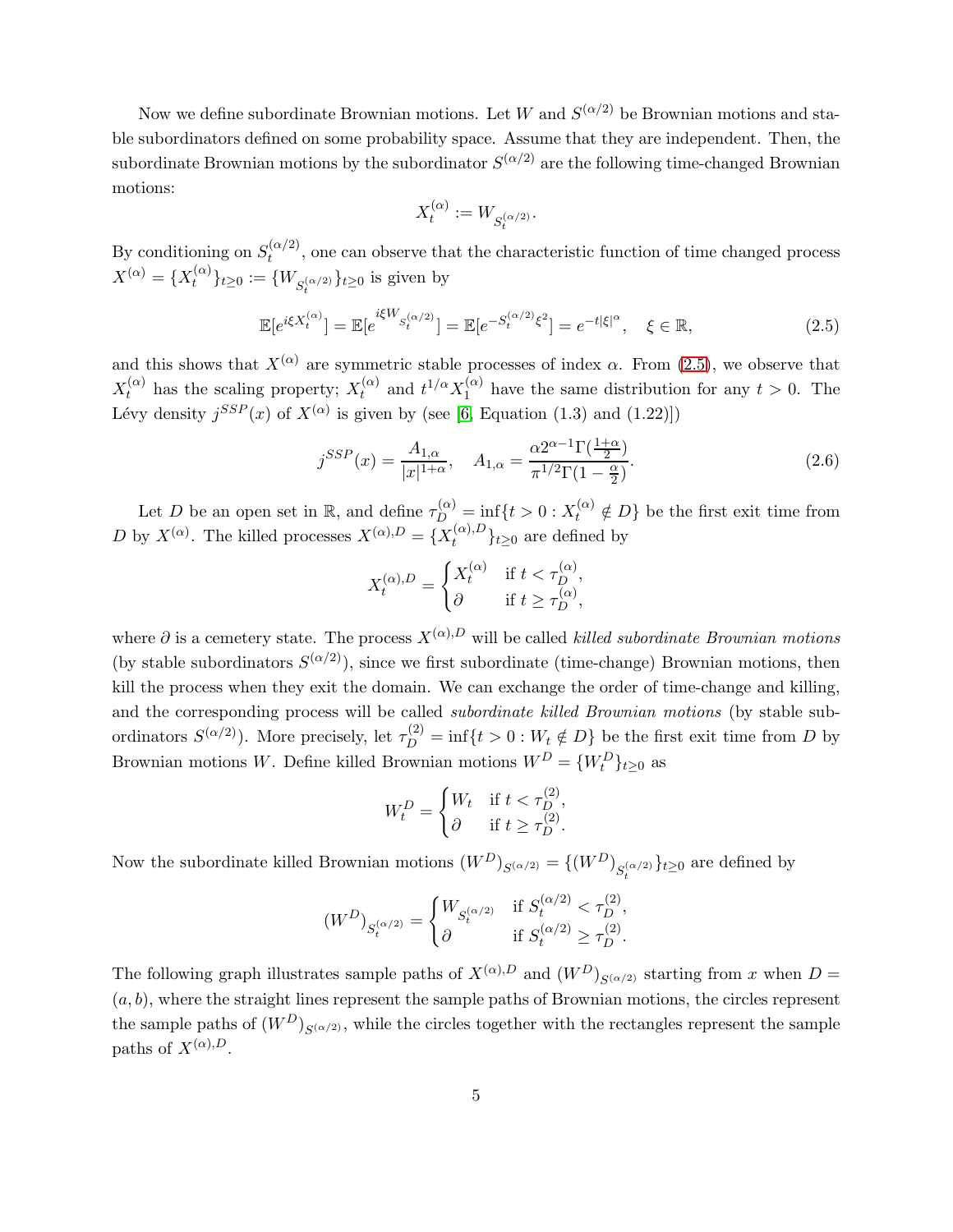

Figure 1: Sample paths of  $(W^D)_{S(\alpha/2)}$  and  $X^{(\alpha),D}$ 

Let 
$$
\zeta = \inf\{r \ge 0 : (W^D)_{S_r^{(\alpha/2)}} = \partial\}
$$
 be the life time of  $(W^D)_{S_t^{(\alpha/2)}}$ . Then, we have

$$
\{\zeta > t\} = \{\tau_D^{(2)} > S_t^{(\alpha/2)}\}.
$$

Clearly, we have  $\{\zeta > t\} \subset \{\tau_D^{(\alpha)} > t\}$ , and the inclusion can be strict.

We define the supremum processes  $\overline{X}^{(\alpha)} = {\overline{X}^{(\alpha)}_t}_{t\geq 0}$  of the stable processes as

$$
\overline{X}_t^{(\alpha)} := \sup_{u \le t} X_u^{(\alpha)} = \sup_{u \le t} W_{S_u^{(\alpha/2)}}.
$$
\n(2.7)

Similarly,  $W_{S^{(\alpha/2)}} = \{W_{S_t^{(\alpha/2)}}\}_{t \geq 0}$  are defined by

$$
\overline{W}_{S_t^{(\alpha/2)}} = \sup_{u \le S_t^{(\alpha/2)}} W_u.
$$
\n(2.8)

It is noteworthy to mention that even though two expressions  $X^{(\alpha)}$  and  $W_{S^{(\alpha/2)}}$  mean the same objects, stable processes of index  $\alpha$ , the supremum notations  $\overline{X}^{(\alpha)}$  and  $\overline{W}_{S^{(\alpha/2)}}$  are *different*, and we always have  $\overline{X}_t^{(\alpha)} \leq \overline{W}_{S_t^{(\alpha/2)}}$ . The infimum processes  $\underline{W}, \underline{X}^{(\alpha)}$ , and  $\underline{W}_{S^{(\alpha/2)}}$  are defined in similar ways with the supremum being replaced by the infimum.

Finally, we define the spectral heat content  $Q_D^{(\alpha)}$  $\tilde{Q}_{D}^{(\alpha)}(t)$  and  $\tilde{Q}_{D}^{(\alpha)}$  $D^{(\alpha)}(t)$  for killed subordinate Brownian motions and subordinate killed Brownian motions. The spectral heat content  $Q_D^{(\alpha)}(t)$  for killed subordinate Brownian motions is defined by

$$
Q_D^{(\alpha)}(t) := \int_D \mathbb{P}_x(\tau_D^{(\alpha)} > t) dx,
$$

and the spectral heat content  $\tilde{Q}^{(\alpha)}_D$  $D_D^{(\alpha)}(t)$  for subordinate killed Brownian motions is defined by

$$
\tilde{Q}_D^{(\alpha)}(t) := \int_D \mathbb{P}_x(\zeta > t) dx = \int_D \mathbb{P}_x(\tau_D^{(2)} > S_t^{(\alpha/2)}) dx.
$$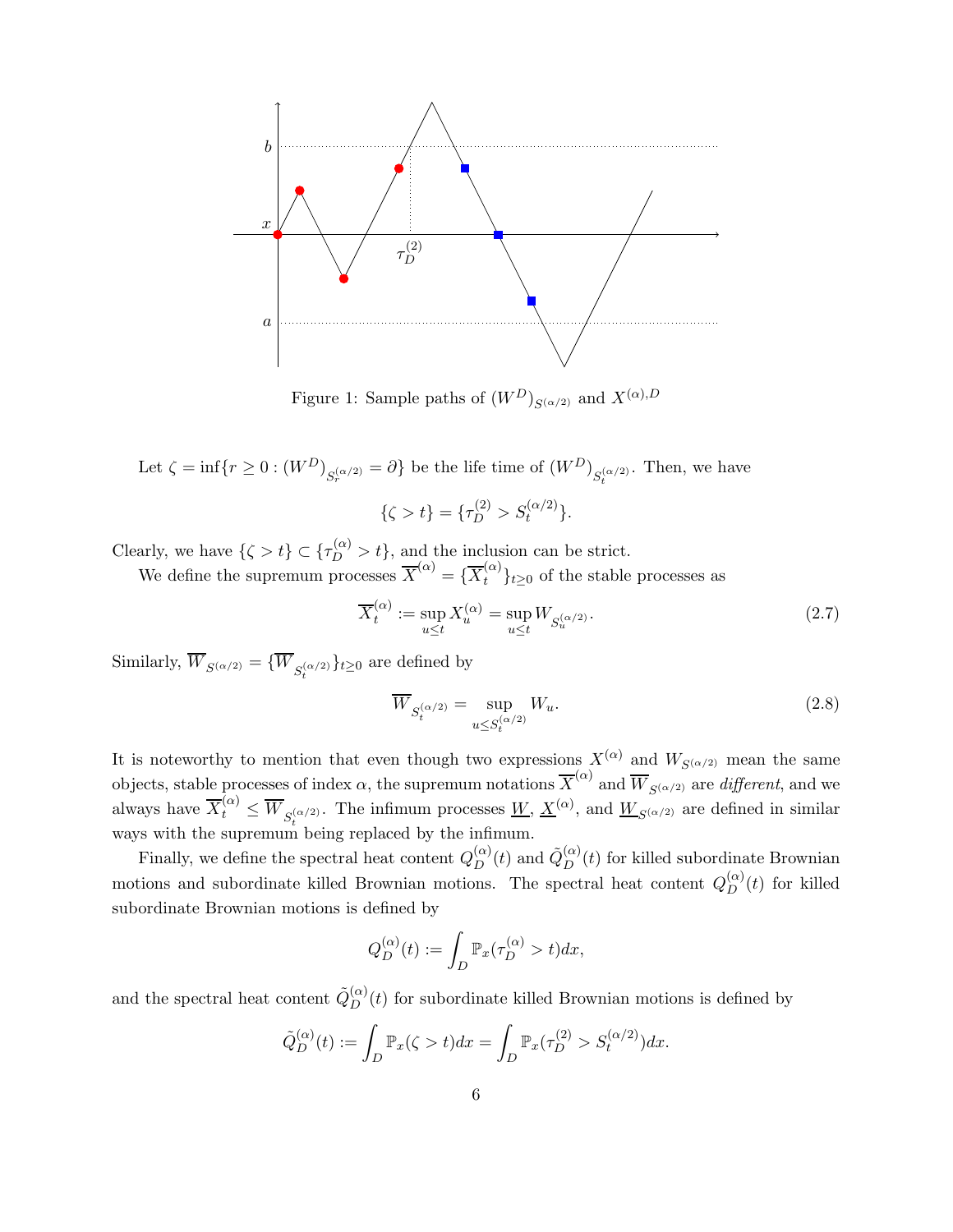Since  $\{\zeta > t\} \subset \{\tau_D^{(\alpha)} > t\}$ , we always have

$$
\tilde{Q}_D^{(\alpha)}(t) \le Q_D^{(\alpha)}(t).
$$

When  $X^{(\alpha)}$  starts at  $x \in (a, b)$ , we have

$$
\{\tau_D^{(\alpha)} \le t\} = \{\overline{X}_t^{(\alpha)} \ge b \text{ or } \underline{X}_t^{(\alpha)} \le a\}.
$$

It follows from the scaling property and the symmetry of  $X^{(\alpha)}$ , an elementary probability law  $\mathbb{P}(A\cup B) = \mathbb{P}(A) + \mathbb{P}(B) - \mathbb{P}(A\cap B)$  for any events A and B, and the change of variable  $u = (b-x)t^{-1/\alpha}$ and  $v = (a - x)t^{-1/\alpha}$ , we have

$$
|D| - Q_D^{(\alpha)}(t) = \int_D \mathbb{P}_x(\tau_D^{(\alpha)} \le t) dx = \int_a^b \mathbb{P}_x(\overline{X}_t^{(\alpha)} \ge b \text{ or } \underline{X}_t^{(\alpha)} \le a) dx
$$
  
\n
$$
= \int_a^b \mathbb{P}(\overline{X}_t^{(\alpha)} \ge b - x) dx + \int_a^b \mathbb{P}(\underline{X}_t^{(\alpha)} \le a - x) dx - \int_a^b \mathbb{P}_x(\overline{X}_t^{(\alpha)} \ge b \text{ and } \underline{X}_t^{(\alpha)} \le a) dx
$$
  
\n
$$
= \int_a^b \mathbb{P}(\overline{X}_1^{(\alpha)} \ge (b - x)t^{-1/\alpha}) dx + \int_a^b \mathbb{P}(\underline{X}_1^{(\alpha)} \le (a - x)t^{-1/\alpha}) dx - \int_a^b \mathbb{P}_x(\overline{X}_t^{(\alpha)} \ge b \text{ and } \underline{X}_t^{(\alpha)} \le a) dx
$$
  
\n
$$
= t^{1/\alpha} \int_0^{\frac{b-a}{t^{1/\alpha}}} \mathbb{P}(\overline{X}_1 \ge u) du + t^{1/\alpha} \int_{-\frac{b-a}{t^{1/\alpha}}}^0 \mathbb{P}(\underline{X}_1^{(\alpha)} \le v) dv - \int_a^b \mathbb{P}_x(\overline{X}_t^{(\alpha)} \ge b \text{ and } \underline{X}_t^{(\alpha)} \le a) dx
$$
  
\n
$$
= 2t^{1/\alpha} \int_0^{\frac{b-a}{t^{1/\alpha}}} \mathbb{P}(\overline{X}_1 \ge u) du - \int_a^b \mathbb{P}_x(\overline{X}_t^{(\alpha)} \ge b \text{ and } \underline{X}_t^{(\alpha)} \le a) dx.
$$
 (2.9)

# <span id="page-6-1"></span><span id="page-6-0"></span>3 Spectral heat content for killed subordinate Brownian motions

### 3.1 Case:  $\alpha \in (1,2)$

We start with a simple lemma. Let  $p_t^{(\alpha)}$  $t^{(\alpha)}_t(x)$  be the transition density (heat kernel) for  $X_t^{(\alpha)}$  $t^{(\alpha)}$ . Note that the following heat kernel estimate is well-known (see [\[5\]](#page-19-5));

<span id="page-6-3"></span><span id="page-6-2"></span>
$$
c^{-1}(t^{-d/\alpha} \wedge \frac{t}{|x|^{d+\alpha}}) \le p_t^{(\alpha)}(x) \le c(t^{-d/\alpha} \wedge \frac{t}{|x|^{d+\alpha}})
$$
\n(3.1)

<span id="page-6-4"></span>for some constant  $c > 1$ .

**Lemma 3.1** Suppose that  $1 < \alpha < 2$ . Then

 $\lambda$ 

$$
\lim_{t\to 0}\frac{t^{1/\alpha}\int_{(b-a)t^{-1/\alpha}}^{\infty}\mathbb{P}(\overline{X}_1^{(\alpha)}>u)du}{t}=\frac{2^{\alpha-1}\Gamma(\frac{1+\alpha}{2})}{(\alpha-1)\pi^{1/2}\Gamma(1-\frac{\alpha}{2})(b-a)^{\alpha-1}}.
$$

**Proof.** It follows from L'Hôpital's rule, the scaling property of  $X_t^{(\alpha)}$  $t^{(\alpha)}$ , [\[3,](#page-19-6) Proposition VIII 4], [\[12,](#page-20-1) Corollary 8.9], and [\(2.6\)](#page-4-1) that we have

$$
\lim_{t \to 0} \frac{\int_{(b-a)t^{-1/\alpha}}^{\infty} \mathbb{P}(\overline{X}_1^{(\alpha)} > u) du}{t^{1-1/\alpha}} = \lim_{t \to 0} \frac{(b-a)}{\alpha - 1} \frac{\mathbb{P}(\overline{X}_1^{(\alpha)} > (b-a)t^{-1/\alpha})}{t}
$$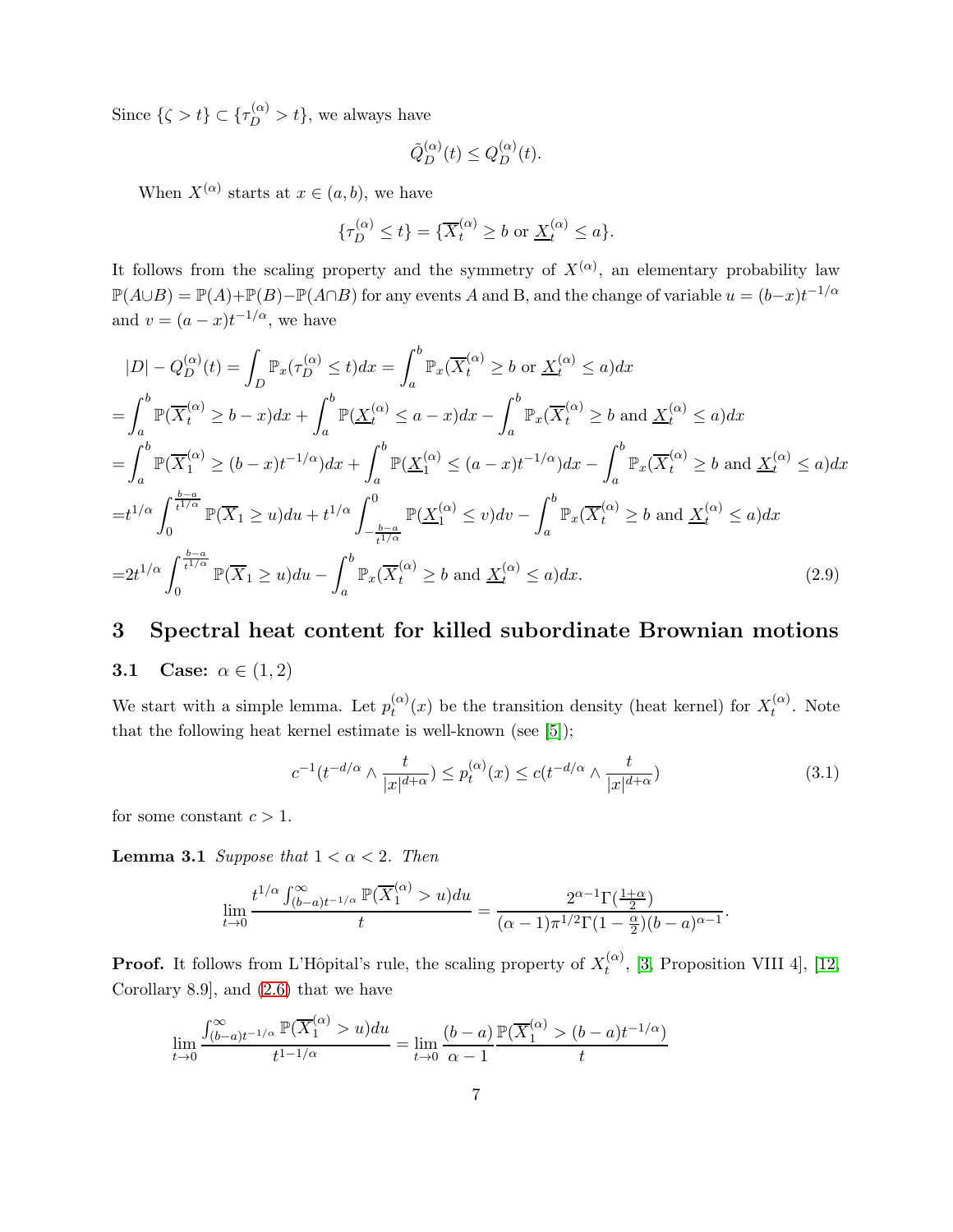$$
= \lim_{t \to 0} \frac{(b-a)}{\alpha - 1} \frac{\mathbb{P}(X_1^{(\alpha)} > (b-a)t^{-1/\alpha})}{t} = \lim_{t \to 0} \frac{(b-a)}{\alpha - 1} \frac{\mathbb{P}(X_t^{(\alpha)} > b-a)}{t}
$$

$$
= \lim_{t \to 0} \frac{(b-a)}{\alpha - 1} \int_{b-a}^{\infty} \frac{p_t^{(\alpha)}(u)}{t} du = \frac{(b-a)}{\alpha - 1} \int_{b-a}^{\infty} \frac{A_{1,\alpha}}{u^{1+\alpha}} du = \frac{2^{\alpha - 1} \Gamma(\frac{1+\alpha}{2})}{(\alpha - 1)\pi^{1/2} \Gamma(1 - \frac{\alpha}{2})(b-a)^{\alpha - 1}}.
$$

 $\Box$ 

<span id="page-7-1"></span>**Lemma 3.2** Let  $\alpha \in (1, 2)$ . Then, for any  $t > 0$ , we have

$$
\int_{a}^{b} \mathbb{P}_{x}(\overline{X}_{t}^{(\alpha)} > b \text{ and } \underline{X}_{t}^{(\alpha)} < a) dx \leq \frac{ct^{1+\frac{1}{\alpha}}}{(b-a)^{\alpha}} \mathbb{E}[\overline{X}_{1}^{(\alpha)}]
$$

for some constant  $c > 0$ .

Proof. Define

$$
\tau := \inf\{u : X_u^{(\alpha)} > b \text{ or } X_u^{(\alpha)} < a\}.
$$

Clearly,  $\tau$  is a stopping time with respect to the natural filtration  $\mathcal{F} = {\{\mathcal{F}_t\}}_{t\geq 0}$ . When the process  $X^{(\alpha)}$  starts at  $x \in (a, b)$ , we have

$$
\{\overline{X}_{t}^{(\alpha)} > b \text{ and } \underline{X}_{t}^{(\alpha)} < a\} = \{\tau < t, \overline{X}_{t}^{(\alpha)} > b \text{ and } \underline{X}_{t}^{(\alpha)} < a\}
$$
  
\n
$$
= \{\tau < t, X_{\tau}^{(\alpha)} \le a, \overline{X}_{t}^{(\alpha)} > b \text{ and } \underline{X}_{t}^{(\alpha)} < a\} \cup \{\tau < t, X_{\tau}^{(\alpha)} \ge b, \overline{X}_{t}^{(\alpha)} > b \text{ and } \underline{X}_{t}^{(\alpha)} < a\}
$$
  
\n
$$
\subset \{\tau < t, X_{\tau}^{(\alpha)} \le a, \overline{X}_{t}^{(\alpha)} > b\} \cup \{\tau < t, X_{\tau}^{(\alpha)} \ge b, \underline{X}_{t}^{(\alpha)} < a\}
$$
  
\n
$$
\subset \{\tau < t, \sup_{\tau \le s \le t} (X_{s}^{(\alpha)} - X_{\tau}^{(\alpha)}) > b - a\} \cup \{\tau < t, \inf_{\tau \le s \le t} (X_{s}^{(\alpha)} - X_{\tau}^{(\alpha)}) < -(b - a)\}
$$
  
\n
$$
\subset \{\tau < t, \sup_{0 \le s \le t} (X_{s+\tau}^{(\alpha)} - X_{\tau}^{(\alpha)}) > b - a\} \cup \{\tau < t, \inf_{0 \le s \le t} (X_{s+\tau}^{(\alpha)} - X_{\tau}^{(\alpha)}) < -(b - a)\}
$$
  
\n
$$
= \{\tau < t, \overline{Y}_{t} > b - a\} \cup \{\tau < t, \underline{Y}_{t} < -(b - a)\},
$$

where  $Y_u := X_{u+\tau}^{(\alpha)} - X_{\tau}^{(\alpha)}$ . By the strong Markov property, Y has the same distribution as  $X^{(\alpha)}$ started from 0, and is independent of  $\mathcal{F}_{\tau}$ . Hence, for any  $x \in (a, b)$ , we have

<span id="page-7-0"></span>
$$
\mathbb{P}_x(\overline{X}_t^{(\alpha)} > b \text{ and } \underline{X}_t^{(\alpha)} < a)
$$
\n
$$
\leq \mathbb{P}_x(\tau < t, \overline{Y}_t > b - a) + \mathbb{P}_x(\tau < t, \underline{Y}_t < -(b - a))
$$
\n
$$
= \mathbb{P}_x(\tau < t) \mathbb{P}(\overline{Y}_t > b - a) + \mathbb{P}_x(\tau < t) \mathbb{P}(\underline{Y}_t < -(b - a))
$$
\n
$$
= \mathbb{P}_x(\tau < t) \mathbb{P}(\overline{X}_t^{(\alpha)} > b - a) + \mathbb{P}_x(\tau < t) \mathbb{P}(\underline{X}_t^{(\alpha)} < -(b - a))
$$
\n
$$
= 2 \mathbb{P}_x(\tau < t) \mathbb{P}(\overline{X}_t^{(\alpha)} > b - a), \tag{3.2}
$$

where we used the fact that  $\overline{X}_t^{(\alpha)}$  $t_t^{(\alpha)}$  and  $-\underline{X}_t^{(\alpha)}$  have the same distribution because of the symmetry of  $X^{(\alpha)}$ .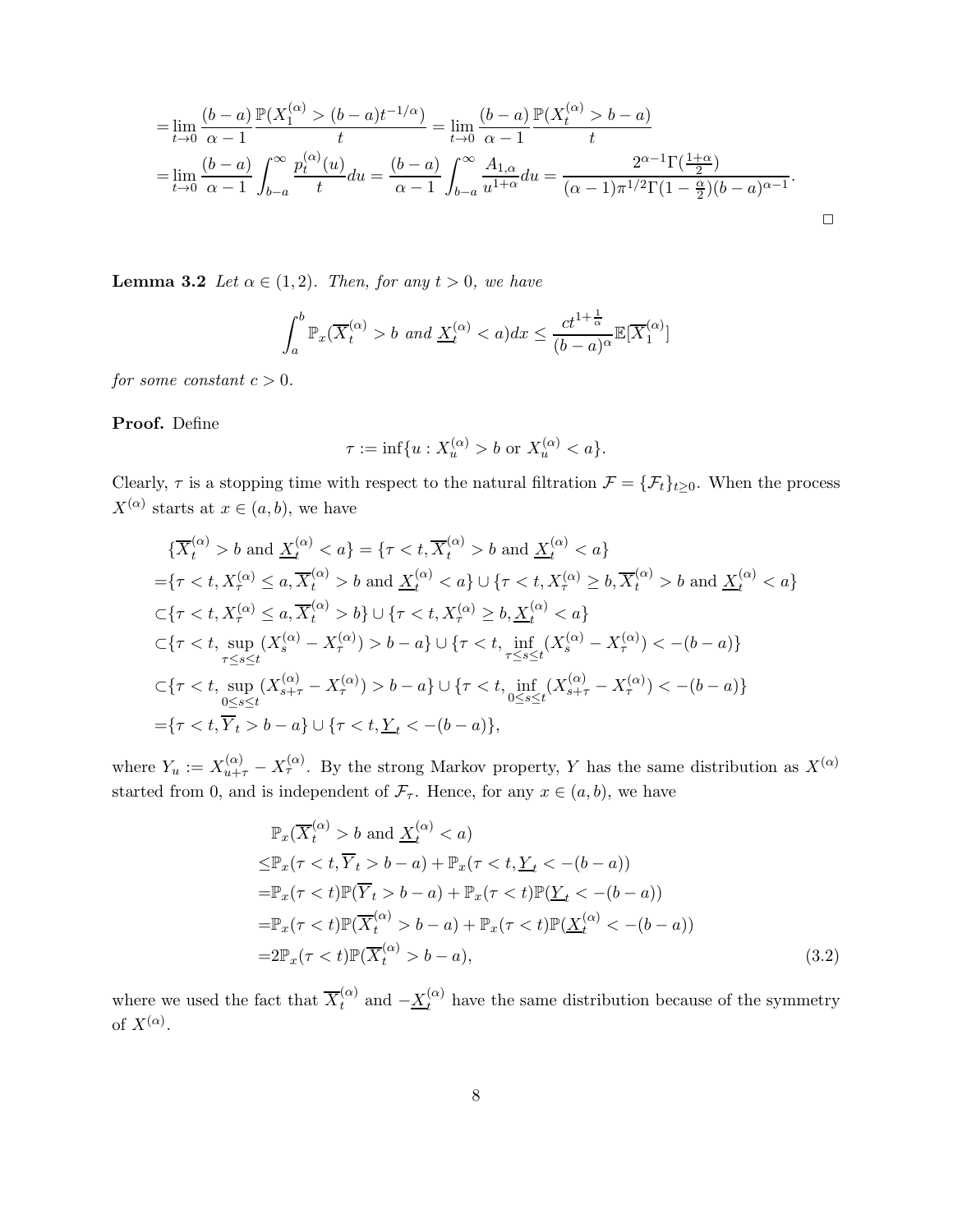From the scaling property of  $X^{(\alpha)}$ , [\(3.1\)](#page-6-2), and [\[2,](#page-19-1) Proposition 2.1], we have

<span id="page-8-0"></span>
$$
\mathbb{P}(\overline{X}_t^{(\alpha)} > b - a) = \mathbb{P}(\overline{X}_1^{(\alpha)} > \frac{b - a}{t^{1/\alpha}}) \le 2\mathbb{P}(X_1^{(\alpha)} > \frac{b - a}{t^{1/\alpha}}) \le c_1 \int_{(b-a)t^{-1/\alpha}}^{\infty} \frac{1}{u^{1+\alpha}} du \le \frac{c_2 t}{(b-a)^\alpha}.
$$
\n(3.3)

When X starts at  $x \in (a, b)$ , we have

$$
\{\tau < t\} = \{\overline{X}_t^{(\alpha)} > b \text{ or } \underline{X}_t^{(\alpha)} < a\}.
$$

Hence, from  $(3.2)$  and  $(3.3)$ , we have

$$
\int_{a}^{b} \mathbb{P}_{x}(\overline{X}_{t}^{(\alpha)} > b \text{ and } \underline{X}_{t}^{(\alpha)} < a) dx \leq \frac{c_{3}t}{(b-a)^{\alpha}} \int_{a}^{b} \mathbb{P}_{x}(\overline{X}_{t}^{(\alpha)} > b \text{ or } \underline{X}_{t}^{(\alpha)} < a) dx
$$

$$
\leq \frac{c_{3}t}{(b-a)^{\alpha}} \left( \int_{a}^{b} \mathbb{P}_{x}(\overline{X}_{t}^{(\alpha)} > b) dx + \int_{a}^{b} \mathbb{P}_{x}(\underline{X}_{t}^{(\alpha)} < a) dx \right).
$$

By the scaling property of X and the change of variable  $u = (b - x)t^{-1/\alpha}$ , we have

$$
\int_a^b \mathbb{P}_x(\overline{X}_t^{(\alpha)} > b) dx = \int_a^b \mathbb{P}(\overline{X}_1^{(\alpha)} > (b-x)t^{-1/\alpha}) = t^{1/\alpha} \int_0^{(b-a)t^{-1/\alpha}} \mathbb{P}(\overline{X}_1^{(\alpha)} > u) du \le t^{1/\alpha} \mathbb{E}[\overline{X}_1^{(\alpha)}].
$$

Similarly, by the change of variable  $v = (x - a)t^{-1/\alpha}$ , and the fact that  $\overline{X}_t$  and  $-\underline{X}_t$  have the same distribution, we have

$$
\int_{a}^{b} \mathbb{P}_{x}(\underline{X}_{t}^{(\alpha)} < a) dx = \int_{a}^{b} \mathbb{P}(\overline{X}_{1}^{(\alpha)} > (x - a)t^{-1/\alpha}) = t^{1/\alpha} \int_{0}^{(b-a)t^{-1/\alpha}} \mathbb{P}(\overline{X}_{1}^{(\alpha)} > u) du \leq t^{1/\alpha} \mathbb{E}[\overline{X}_{1}^{(\alpha)}].
$$

Now the conclusion follows immediately.  $\Box$ 

Now we are ready to prove the first part of Theorem [1.1.](#page-1-0)

### Proof of [\(1.1\)](#page-1-2)

From  $(2.9)$ , we have

$$
|D| - Q_D^{(\alpha)}(t) - \mathbb{E}[\overline{X}_1^{(\alpha)}]|\partial D|t^{1/\alpha} = \int_a^b \mathbb{P}(\tau_D^{(\alpha)} \le t)dx - \mathbb{E}[\overline{X}_1^{(\alpha)}]|\partial D|t^{1/\alpha}
$$
  
\n
$$
= 2t^{1/\alpha} \int_0^{\frac{b-a}{t^{1/\alpha}}} \mathbb{P}(\overline{X}_1^{(\alpha)} > u)du - \int_a^b \mathbb{P}_x(\overline{X}_t^{(\alpha)} > b \text{ and } \underline{X}_t^{(\alpha)} < a)dx - 2t^{1/\alpha} \int_0^\infty \mathbb{P}(\overline{X}_1^{(\alpha)} > u)du
$$
  
\n
$$
= 2t^{1/\alpha} \int_{\frac{b-a}{t^{1/\alpha}}}^{\infty} \mathbb{P}(\overline{X}_1^{(\alpha)} > u)du - \int_a^b \mathbb{P}_x(\overline{X}_t^{(\alpha)} > b \text{ and } \underline{X}_t^{(\alpha)} < a)dx. \tag{3.4}
$$

Now the conclusion follows immediately from Lemmas [3.1](#page-6-4) and [3.2.](#page-7-1)  $\Box$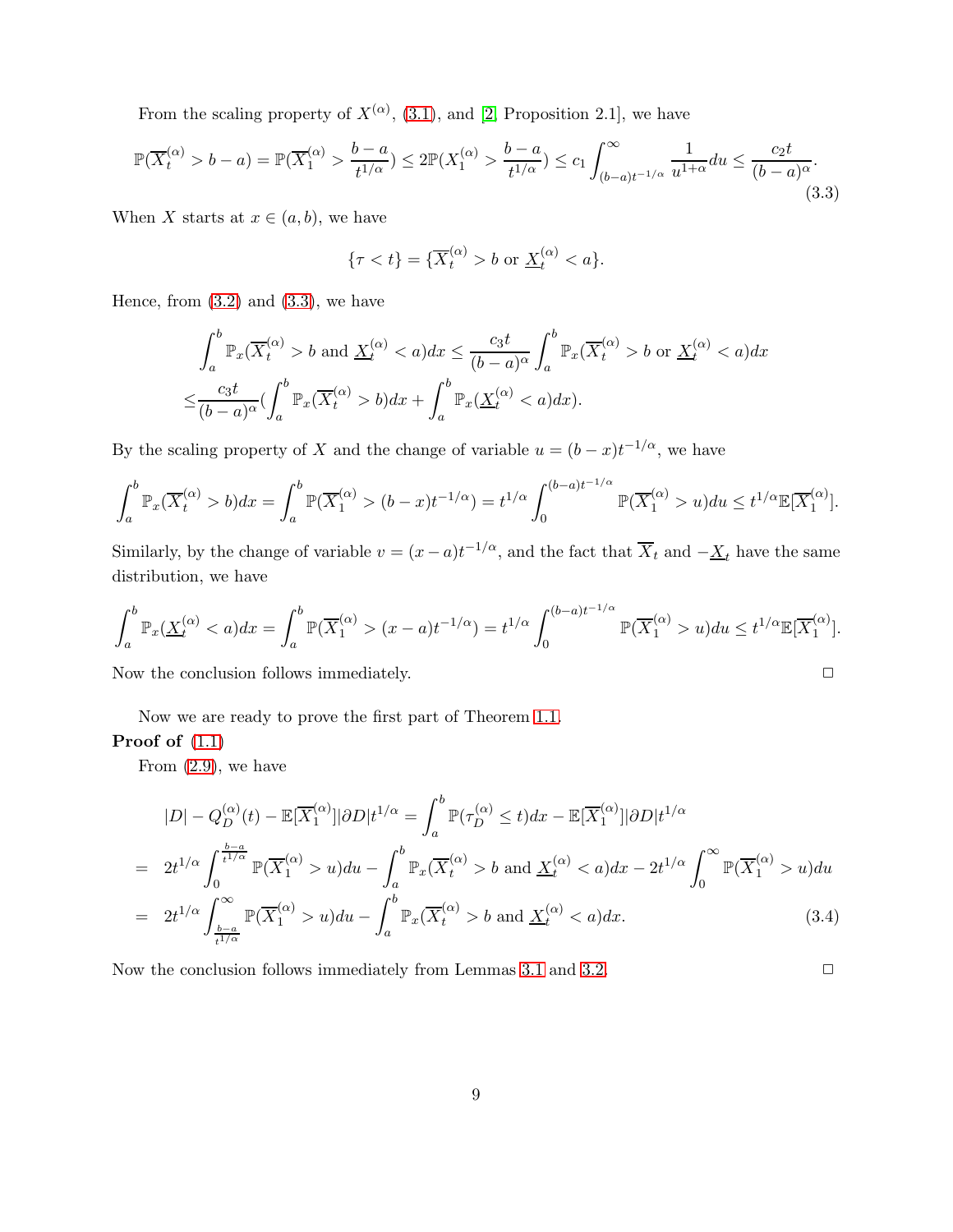### <span id="page-9-0"></span>3.2 Case:  $\alpha = 1$

In this subsection, we study the asymptotic behavior of the spectral heat content for killed subordinate Brownian motions (killed stable processes) when  $\alpha = 1$ . We start with a lemma that is similar to Lemma [3.2.](#page-7-1)

#### Lemma 3.3

<span id="page-9-1"></span>
$$
\int_{a}^{b} \mathbb{P}_{x}(\overline{X}_{t}^{(1)} > b \text{ and } \underline{X}_{t}^{(1)} < a) dx = O(t^{2} \ln(1/t)) \text{ as } t \to 0.
$$

Proof. The proof is similar to the proof of Lemma [3.2,](#page-7-1) and we only explain the difference. As in the proof of Lemma [3.2,](#page-7-1) we have

$$
\int_{a}^{b} \mathbb{P}_{x}(\tau < t, \sup_{\tau \le s \le t} X_{s}^{(1)} - X_{\tau}^{(1)} > b - a) dx \le \frac{ct}{(b - a)^{\alpha}} \int_{a}^{b} \mathbb{P}_{x}(\overline{X}_{t}^{(1)} > b) dx
$$
  

$$
\le \frac{ct^{2}}{(b - a)^{\alpha}} \int_{0}^{\frac{b - a}{t^{1/\alpha}}} \mathbb{P}(\overline{X}_{1}^{(1)} > u) du = O(t^{2} \ln(1/t)),
$$

where the last part comes from [\[2,](#page-19-1) Proposition 4.3.(i)].  $\Box$ 

There was an error in the paragraph right above [\[2,](#page-19-1) Remark 5.1]. The density for  $\overline{X}_1^{(1)}$  $1^{17}$  exists and it is given by (see [\[8\]](#page-19-3))

<span id="page-9-2"></span>
$$
f(x) = \frac{1}{\pi x^{1/2} (1+x^2)^{3/4}} \exp\left(-\frac{1}{\pi} \int_0^{1/x} \frac{\ln v}{1+v^2} dv\right), \quad x > 0.
$$
 (3.5)

We note that there is also a minor error in the exact expression of  $f(x)$  in [\[8\]](#page-19-3) and the upper bound of the integral should be  $\frac{1}{x}$ , instead of x.

Now we are ready to prove the second part of Theorem [1.1.](#page-1-0)

### Proof of [\(1.2\)](#page-1-3)

From  $(2.9)$ , we have

$$
|D| - Q_D^{(1)}(t) = \int_a^b \mathbb{P}(\tau_D^{(1)} \le t) dx = 2t \int_0^{\frac{b-a}{t}} \mathbb{P}(\overline{X}_1^{(1)} > u) du - \int_a^b \mathbb{P}_x(\overline{X}_t^{(1)} > b \text{ and } \underline{X}_t^{(1)} < a) dx.
$$

It follows from Lemma [3.3.](#page-9-1)

$$
\lim_{t \to 0} \frac{\int_a^b \mathbb{P}_x(\overline{X}_t^{(1)} > b \text{ and } \underline{X}_t^{(1)} < a) dx}{t} = 0.
$$

Note that from  $[2,$  Proposition 4.3. $(i)$ , we have

$$
\lim_{t \to 0} \frac{2t \int_0^{\frac{b-a}{t}} \mathbb{P}(\overline{X}_1^{(1)} > u) du}{t \ln(1/t)} = \frac{2}{\pi}.
$$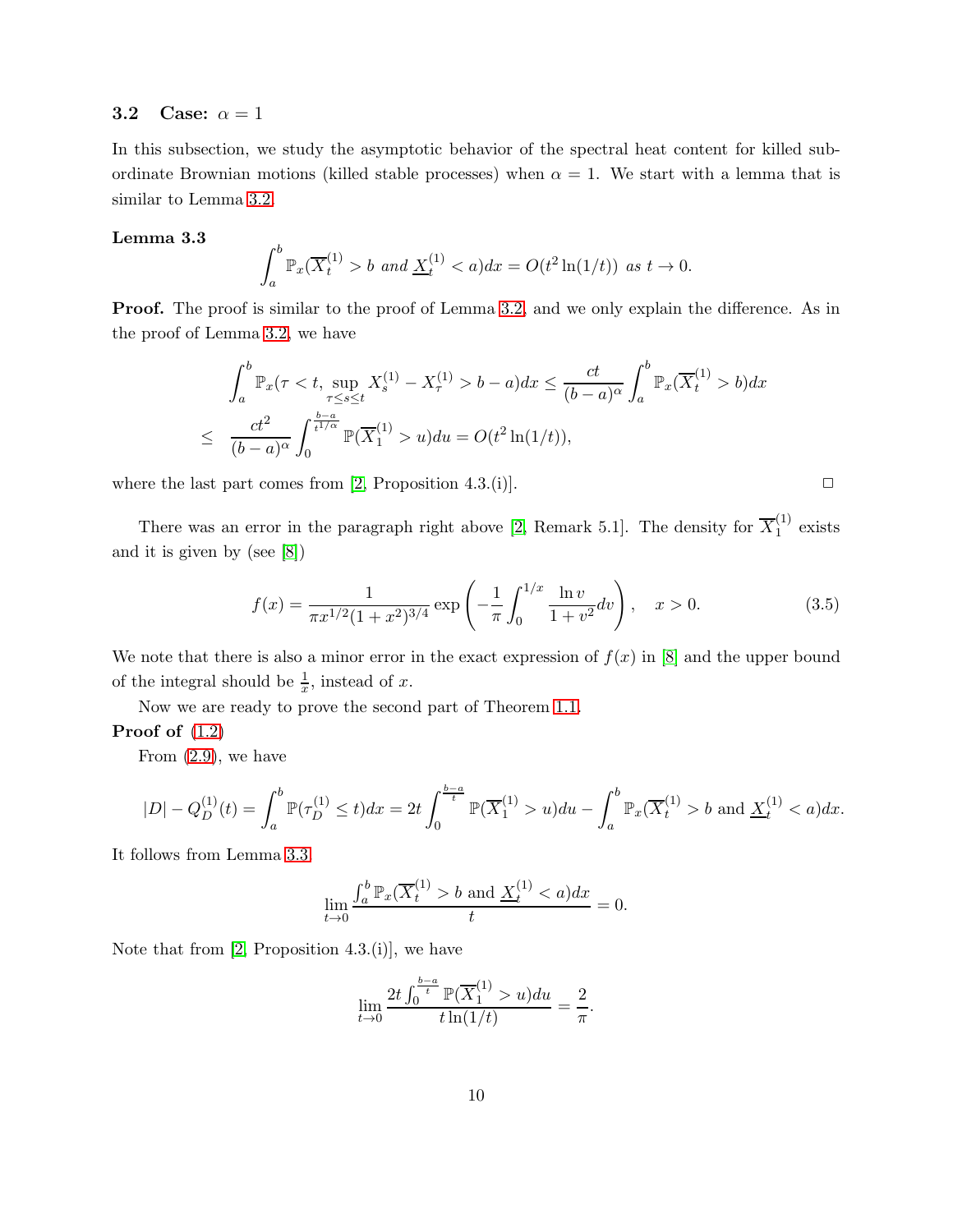We will show that

$$
\lim_{t \to 0} \frac{t \int_0^{\frac{b-a}{t}} \mathbb{P}(\overline{X}_1^{(1)} > u) du - \frac{t \ln(1/t)}{\pi}}{t} = \lim_{t \to 0} \left( \int_0^{\frac{b-a}{t}} \mathbb{P}(\overline{X}_1^{(1)} > u) du - \frac{\ln(1/t)}{\pi} \right)
$$

$$
= \int_0^1 \mathbb{P}(\overline{X}_1^{(1)} > u) du + \frac{\ln(b-a)}{\pi} + \int_1^\infty (\mathbb{P}(\overline{X}_1^{(1)} > u) - \frac{1}{\pi u}) du.
$$

Note for any  $0 < t < b - a$  that

$$
\int_0^{\frac{b-a}{t}} \mathbb{P}(\overline{X}_1^{(1)} > u) du - \frac{\ln(1/t)}{\pi}
$$
\n
$$
= \int_0^1 \mathbb{P}(\overline{X}_1^{(1)} > u) du + \int_1^{\frac{b-a}{t}} \mathbb{P}(\overline{X}_1^{(1)} > u) du - \int_1^{\frac{b-a}{t}} \frac{1}{\pi u} du + \frac{\ln(b-a)}{\pi}
$$
\n
$$
= \int_0^1 \mathbb{P}(\overline{X}_1^{(1)} > u) du + \frac{\ln(b-a)}{\pi} + \int_1^{\frac{b-a}{t}} (\mathbb{P}(\overline{X}_1^{(1)} > u) - \frac{1}{\pi u}) du.
$$

It follows from [\(3.5\)](#page-9-2) and the change of variable  $y = \frac{1}{y}$  $\frac{1}{v}$ , we have

$$
\mathbb{P}(\overline{X}_1^{(1)} > u) = \int_u^{\infty} \frac{1}{\pi x^{1/2} (1+x^2)^{3/4}} \exp\left(\frac{1}{\pi} \int_x^{\infty} \frac{\ln y}{1+y^2} dy\right) dx.
$$

We will show that for all sufficiently large  $u$ , we have

<span id="page-10-1"></span>
$$
\left| \mathbb{P}(\overline{X}_1^{(1)} > u) - \frac{1}{\pi u} \right| \le \frac{4}{\pi^2} \frac{\ln u}{u^2},\tag{3.6}
$$

so that by the Lebesgue dominated convergence theorem,

$$
\lim_{t \to 0} \int_{1}^{\frac{b-a}{t}} (\mathbb{P}(\overline{X}_1^{(1)} > u) - \frac{1}{\pi u}) du = \int_{1}^{\infty} (\mathbb{P}(\overline{X}_1^{(1)} > u) - \frac{1}{\pi u}) du.
$$

For  $u \geq 1$  and  $x \geq u$ , we have  $\exp\left(\frac{1}{\pi}\right)$  $rac{1}{\pi}$   $\int_x^\infty$ ln y  $\frac{\ln y}{1+y^2}dy$   $\geq e^0=1$  and

$$
\int_{u}^{\infty} \frac{1}{\pi x^{1/2} (1+x^2)^{3/4}} \exp\left(\frac{1}{\pi} \int_{x}^{\infty} \frac{\ln y}{1+y^2} dy\right) dx \ge \int_{u}^{\infty} \frac{1}{\pi x^{1/2} (1+x^2)^{3/4}} dx \ge \int_{u}^{\infty} \frac{1}{\pi (1+x^2)} dx
$$

$$
= \frac{1}{\pi} \left(\frac{\pi}{2} - \arctan u\right) = \frac{1}{\pi} \arctan(1/u) = \sum_{n=0}^{\infty} \frac{(-1)^n}{\pi (2n+1)} \frac{1}{u^{2n+1}},
$$

where we used an elementary identity  $\arctan u + \arctan(1/u) = \frac{\pi}{2}$ . Hence, there exists  $U_1 > 0$  such that

<span id="page-10-0"></span>
$$
\mathbb{P}(\overline{X}_1^{(1)} > u) - \frac{1}{\pi u} \ge -\frac{1}{2\pi} \frac{1}{u^3}, \text{ for all } u \ge U_1.
$$
 (3.7)

Now we focus on establishing the upper bound. From Karamata's Theorem([\[4,](#page-19-7) Theorem 1.5.11 (ii)]), we have

$$
\int_{x}^{\infty} \frac{\ln y}{1+y^2} dy = \int_{x}^{\infty} y^{-2} \frac{y^2 \ln y}{1+y^2} dy \sim \frac{x \ln x}{1+x^2} \text{ as } x \to \infty.
$$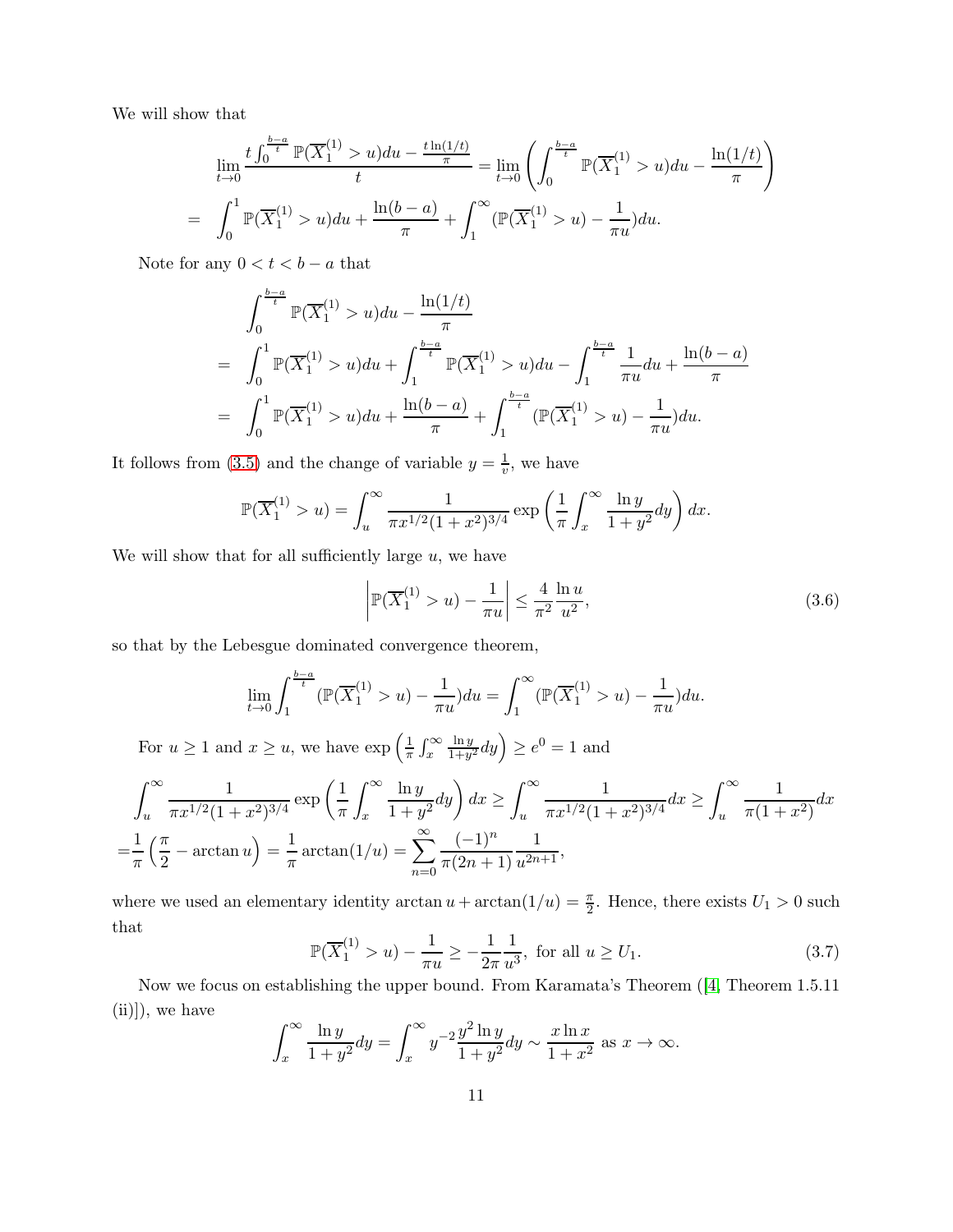Hence, there exists  $U_2 > 0$  such that for all  $x \ge u \ge U_2$ , we have

<span id="page-11-2"></span>
$$
\int_{x}^{\infty} \frac{\ln y}{1+y^2} dy \le \frac{2x \ln x}{1+x^2}.
$$
\n
$$
(3.8)
$$

By an elementary calculus, we see that  $e^u \leq 1 + 2u$  for all  $0 \leq u \leq \ln 2$ , and take  $U_3$  so that

<span id="page-11-3"></span>
$$
\frac{2}{\pi} \frac{x \ln x}{1 + x^2} \le \ln 2 \text{ for all } x \ge u \ge U_3. \tag{3.9}
$$

It follows from [\(3.8\)](#page-11-2) and [\(3.9\)](#page-11-3) for  $u \ge \max(U_2, U_3)$ , we have

$$
\mathbb{P}(\overline{X}_1^{(1)} > u) - \frac{1}{\pi u}
$$
\n
$$
\leq \int_u^\infty \frac{1}{\pi x^{1/2} (1+x^2)^{3/4}} \exp\left(\frac{2}{\pi} \frac{x \ln x}{1+x^2}\right) dx - \frac{1}{\pi u}
$$
\n
$$
\leq \int_u^\infty \frac{1}{\pi x^{1/2} (1+x^2)^{3/4}} \left(1 + \frac{4}{\pi} \frac{x \ln x}{1+x^2}\right) dx - \frac{1}{\pi u}
$$
\n
$$
\leq \int_u^\infty \frac{1}{\pi x^2} dx + \int_u^\infty \frac{1}{\pi x^{1/2} (1+x^2)^{3/4}} \frac{4}{\pi} \frac{x \ln x}{1+x^2} dx - \frac{1}{\pi u}
$$
\n
$$
= \frac{4}{\pi^2} \int_u^\infty \frac{x^{1/2} \ln x}{(1+x^2)^{7/4}} dx \leq \frac{4}{\pi^2} \int_u^\infty \frac{\ln x}{x^3} dx.
$$

Again, it follows from  $[4,$  Theorem 1.5.11 (ii)], we have

$$
\int_{u}^{\infty} \frac{\ln x}{x^3} dx \sim \frac{1}{2} \frac{\ln u}{u^2}
$$
 as  $u \to \infty$ ,

and we can take a constant  $U_4 \ge \max(U_2, U_3)$  such that  $\int_u^\infty$  $\frac{\ln x}{x^3} dx \le \frac{\ln u}{u^2}$  for all  $u \ge U_4$ . Hence, for  $u \geq U_4$ 

<span id="page-11-4"></span>
$$
\mathbb{P}(\overline{X}_1^{(1)} > u) - \frac{1}{\pi u} \le \frac{4}{\pi^2} \frac{\ln u}{u^2}.
$$
\n(3.10)

Hence, it follows from [\(3.7\)](#page-10-0) and [\(3.10\)](#page-11-4), there exists  $U_5 \ge \max(U_1, U_4)$  such that [\(3.6\)](#page-10-1) holds for all  $u \geq U_5.$ 

# <span id="page-11-0"></span>4 Spectral heat content for subordinate killed Brownian motions

In this section, we study the 3rd term of the spectral heat content for subordinate killed Brownian motions, and prove Theorem [1.2.](#page-1-1)

### <span id="page-11-5"></span><span id="page-11-1"></span>4.1 Case:  $\alpha \in (1, 2)$

**Lemma 4.1** For any  $\alpha \in (0, 2)$ , there exists a constant  $c = c(\alpha) > 0$  such that

$$
\mathbb{P}(\overline{W}_{S^{(\alpha/2)}_t}>b-a)\le ct \textit{ for all } t>0.
$$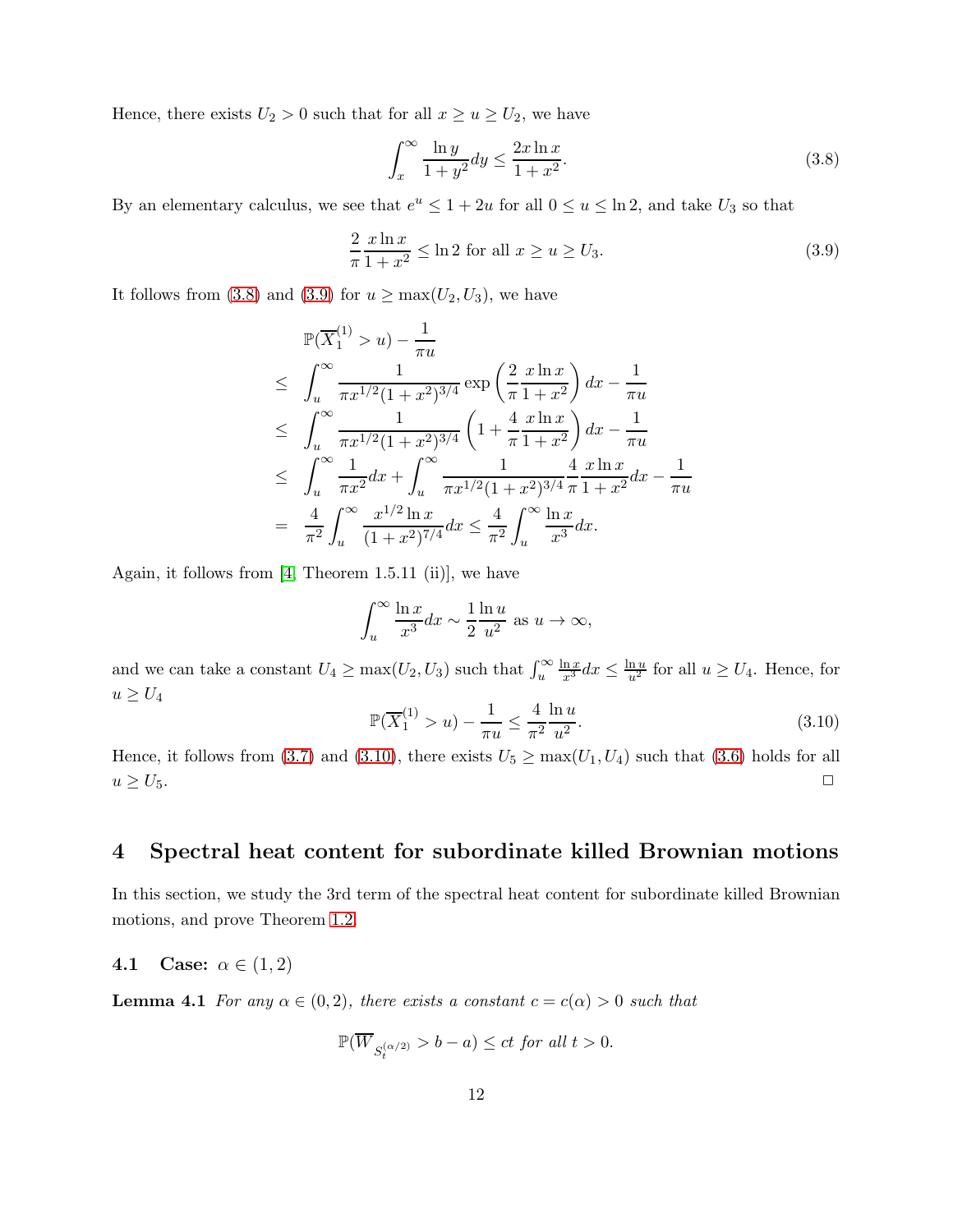Proof. By the scaling property and [10, Theorem 2.21], we have

$$
\mathbb{P}(\sup_{u \le S_t^{(\alpha/2)}} W_u > b - a) = \mathbb{P}(|W_{S_t^{(\alpha/2)}}| > b - a) = \mathbb{P}((S_t^{(\alpha/2)})^{1/2}|W_1| > b - a)
$$
  
= 
$$
\mathbb{P}(t^{1/\alpha}(S_1^{(\alpha/2)})^{1/2} > \frac{b - a}{|W_1|}) = \mathbb{P}(S_1^{(\alpha/2)} > \frac{(b - a)^2}{t^{2/\alpha}|W_1|^2}).
$$

Hence, we have

$$
\mathbb{P}(\sup_{u \le S_t^{(\alpha/2)}} W_u > b - a) = 2 \int_0^\infty \mathbb{P}(S_1^{(\alpha/2)} > \frac{(b-a)^2}{t^{2/\alpha} x^2}) \frac{1}{\sqrt{4\pi}} e^{-\frac{x^2}{4}} dx
$$
  
\n
$$
= 2 \int_0^\infty \left(\frac{(b-a)^2}{t^{2/\alpha} x^2}\right)^{\alpha/2} \mathbb{P}(S_1^{(\alpha/2)} > \frac{(b-a)^2}{t^{2/\alpha} x^2}) \frac{1}{\sqrt{4\pi}} e^{-\frac{x^2}{4}} \left(\frac{(b-a)^2}{t^{2/\alpha} x^2}\right)^{-\alpha/2} dx
$$
  
\n
$$
= \frac{t}{\sqrt{\pi}(b-a)^\alpha} \int_0^\infty \left(\frac{(b-a)^2}{t^{2/\alpha} x^2}\right)^{\alpha/2} \mathbb{P}(S_1^{(\alpha/2)} > \frac{(b-a)^2}{t^{2/\alpha} x^2}) \times x^\alpha e^{-\frac{x^2}{4}} dx.
$$

It follows from [\[11,](#page-20-0) Equation (2.8)], there exists a constant  $c_1$  such that for all  $u \in (0,\infty)$ ,

$$
u^{\alpha/2} \mathbb{P}(S_1^{(\alpha/2)} > u) \le c_1.
$$

Hence, we have

$$
\mathbb{P}(\sup_{u \le S_t} W_u > b - a) \le \frac{c_1 t}{\sqrt{\pi (b - a)^{\alpha}}} \int_0^{\infty} x^{\alpha} e^{-\frac{x^2}{4}} dx.
$$

<span id="page-12-0"></span>**Lemma 4.2** Let  $\alpha \in (1,2)$ . Then, there exists a constant  $c = c(\alpha) > 0$  such that

$$
\int_a^b \mathbb{P}_x(\sup_{u \le S_t^{(\alpha/2)}} W_u > b \text{ and } \inf_{u \le S_t^{(\alpha/2)}} W_u < a) dx \le c \mathbb{E}[\overline{W}_{S_1^{(\alpha/2)}}]t^{1+\frac{1}{\alpha}}.
$$

Proof. The proof is similar to the proof of Lemma [3.2,](#page-7-1) and we provide the details for the reader's convenience. Define

$$
\eta := \inf \{ v : \sup_{u \le S_v^{(\alpha/2)}} W_u > b \text{ or } \inf_{u \le S_v^{(\alpha/2)}} W_u < a \}.
$$

Clearly,  $\eta$  is a stopping time with respect to the natural filtration  $\mathcal{F}_t$ . As in the proof of Lemma [3.2,](#page-7-1) we have

{ sup 
$$
W_u > b
$$
 and  $\inf_{u \leq S_t^{(\alpha/2)}} W_u < a$ }  
\n $\subset \{\eta < t, \sup_{u \leq S_t^{(\alpha/2)}} \tilde{W}_u > b - a\} \cup \{\eta < t, \inf_{u \leq S_t^{(\alpha/2)}} \tilde{W}_u < -(b - a)\},\$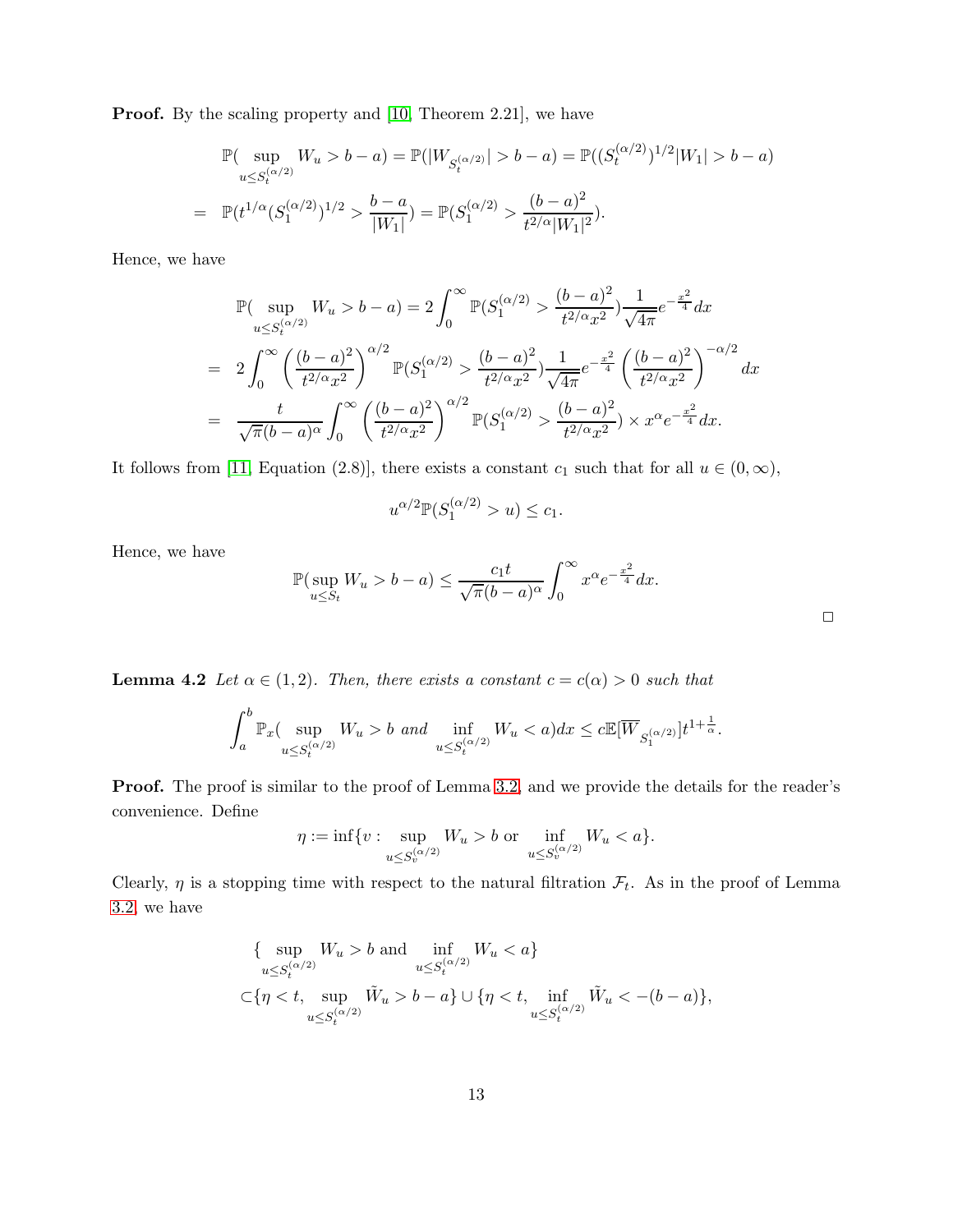where  $\tilde{W}_u := W_{u+\eta} - W_{\eta}$ . By the strong Markov property,  $\tilde{W}$  have the same distribution as W started from 0, and is independent of  $\mathcal{F}_{\eta}$ . Hence, using a similar argument that leads to [\(3.2\)](#page-7-0), the symmetry of  $\tilde{W}$ , and Lemma [4.1,](#page-11-5) we have

<span id="page-13-0"></span>
$$
\mathbb{P}_x(\sup_{u \le S_t^{(\alpha/2)}} W_u > b \text{ and } \inf_{u \le S_t^{(\alpha/2)}} W_u < a)
$$
  

$$
\le 2\mathbb{P}_x(\eta < t)\mathbb{P}(\sup_{u \le S_t} \tilde{W}_u > b - a) \le c_1 t \mathbb{P}_x(\eta < t). \tag{4.1}
$$

When W starts at  $x \in (a, b)$ , we have

<span id="page-13-1"></span>
$$
\{\eta < t\} = \{ \sup_{u \le S_t^{(\alpha/2)}} W_u > b \text{ or } \inf_{u \le S_t^{(\alpha/2)}} W_u < a \}.
$$

Hence, from [\(4.1\)](#page-13-0), we have

$$
\int_{a}^{b} \mathbb{P}_{x}(\sup_{u \leq S_{t}^{(\alpha/2)}} W_{u} > b \text{ and } \inf_{u \leq S_{t}^{(\alpha/2)}} W_{u} < a) dx
$$
  
\n
$$
\leq c_{1} t \int_{a}^{b} \mathbb{P}_{x}(\sup_{u \leq S_{t}^{(\alpha/2)}} W_{u} > b \text{ or } \inf_{u \leq S_{t}^{(\alpha/2)}} W_{u} < a) dx
$$
  
\n
$$
\leq c_{1} t \left( \int_{a}^{b} \mathbb{P}_{x}(\sup_{u \leq S_{t}^{(\alpha/2)}} W_{u} > b) dx + \int_{a}^{b} \mathbb{P}_{x}(\inf_{u \leq S_{t}^{(\alpha/2)}} W_{u} < a) dx \right).
$$
\n(4.2)

Note that it follows from the scaling property of  $S^{(\alpha/2)}$  and W, independence of  $S^{(\alpha/2)}$  and W, and the change of variable  $y = t^{-1/\alpha} (b - x)$ , we have

$$
\int_{a}^{b} \mathbb{P}_{x}(\sup_{s\leq S_{t}^{(\alpha/2)}} W_{s} \geq b) dx = \int_{a}^{b} \mathbb{P}(\sup_{s\leq t^{2/\alpha} S_{1}^{(\alpha/2)}} t^{1/\alpha} W_{t^{-2/\alpha}s} \geq b - x) dx
$$
  
\n
$$
= t^{1/\alpha} \int_{0}^{(b-a)t^{-1/\alpha}} \mathbb{P}(\sup_{u\leq S_{1}^{(\alpha/2)}} W_{u} \geq y) dy = t^{1/\alpha} \int_{0}^{(b-a)t^{-1/\alpha}} \int_{0}^{\infty} \mathbb{P}(\sup_{u\leq v} W_{u} \geq y) g_{1}^{(\alpha/2)}(v) dv dy
$$
  
\n
$$
\leq t^{1/\alpha} \int_{0}^{\infty} \int_{0}^{\infty} \mathbb{P}(\sup_{u\leq v} W_{u} \geq y) dy g_{1}^{(\alpha/2)}(v) dv = t^{1/\alpha} \int_{0}^{\infty} \mathbb{E}[\overline{W}_{v}] g_{1}^{(\alpha/2)}(v) dv
$$
  
\n
$$
= t^{1/\alpha} \int_{0}^{\infty} v^{1/2} \mathbb{E}[\overline{W}_{1}] g_{1}^{(\alpha/2)}(v) dv = t^{1/\alpha} \mathbb{E}[\overline{W}_{1}] \mathbb{E}[(S_{1}^{(\alpha/2)})^{1/2}] = t^{1/\alpha} \mathbb{E}[\overline{W}_{S_{1}^{(\alpha/2)}}], \tag{4.3}
$$

where the last term is known to be finite, since  $\alpha > 1$  (see [\[1,](#page-19-0) Proposition 2.1]). By the symmetry of  $W$ , we similarly have

<span id="page-13-2"></span>
$$
\int_{a}^{b} \mathbb{P}_{x}(\inf_{u \le S_{t}^{(\alpha/2)}} W_{u} < a) dx = \int_{a}^{b} \mathbb{P}(\inf_{s \le t^{2/\alpha} S_{1}^{(\alpha/2)}} t^{1/\alpha} W_{t^{-2/\alpha}s} < a - x) dx
$$
\n
$$
= t^{1/\alpha} \int_{-(b-a)t^{-1/\alpha}}^{0} \mathbb{P}(\inf_{u \le S_{1}^{(\alpha/2)}} W_{u} < y) dy = t^{1/\alpha} \int_{0}^{(b-a)t^{-1/\alpha}} \mathbb{P}(\sup_{u \le S_{1}^{(\alpha/2)}} W_{u} \ge y) dy
$$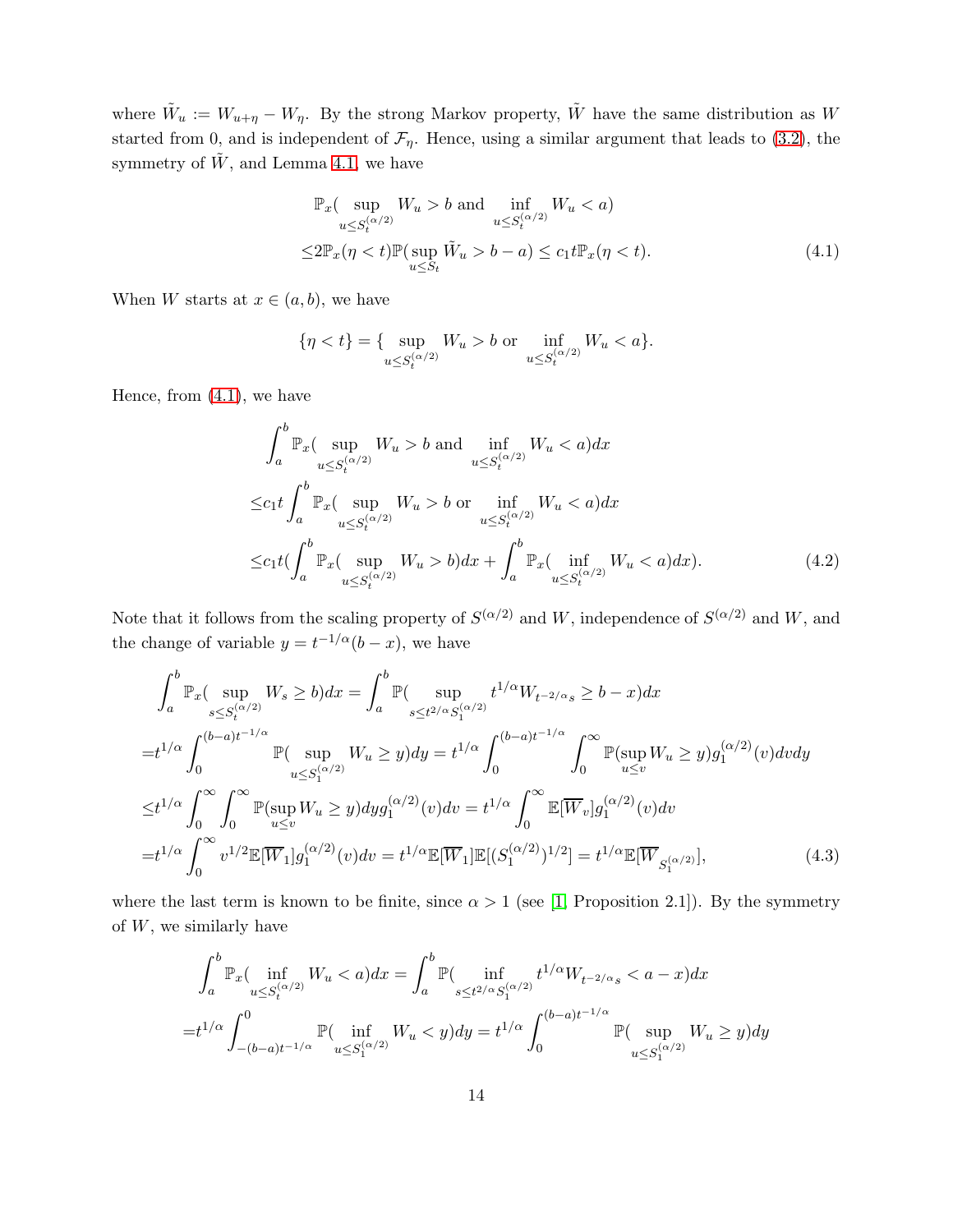$$
\leq t^{1/\alpha} \mathbb{E}[\overline{W}_{S_1^{(\alpha/2)}}].\tag{4.4}
$$

Now the conclusion follows immediately from  $(4.2)$ ,  $(4.3)$ , and  $(4.4)$ .

Now, we reprove the following theorem using the probabilistic argument similar to [\[2\]](#page-19-1).

**Theorem 4.3** Let  $\alpha \in (1,2)$  and  $D = (a, b)$  an open interval with  $b - a < \infty$ . Then, we have

<span id="page-14-1"></span><span id="page-14-0"></span>
$$
\lim_{t \to 0} \frac{|D| - \tilde{Q}_D^{(\alpha)}(t)}{t^{1/\alpha}} = \frac{2\Gamma(1 - \frac{1}{\alpha})}{\pi} |\partial D| = \mathbb{E}[\overline{W}_{S_1^{(\alpha/2)}}] |\partial D|.
$$

**Proof.** The proof is similar to [\[2,](#page-19-1) Theorem 1.1]. When W starts at  $x \in (a, b)$ , we have

$$
\{\tau_D^{(2)} \le S_t^{(\alpha/2)}\} = \{W_s \ge b \text{ or } W_s \le a \text{ for some } s \le S_t^{(\alpha/2)}\}.
$$

Hence, using a similar argument as [\(2.9\)](#page-6-3), we have

$$
|D| - \tilde{Q}_D^{(\alpha)}(t) = \int_D \mathbb{P}_x(\tau_D^{(2)} \le S_t^{(\alpha/2)}) dx = \int_D \mathbb{P}_x(\overline{W}_{S_t^{(\alpha/2)}} \ge b \text{ or } \underline{W}_{S_t^{(\alpha/2)}} \le a) dx
$$
  
= 
$$
\int_D \mathbb{P}_x(\overline{W}_{S_t^{(\alpha/2)}} \ge b) + \int_D \mathbb{P}_x(\underline{W}_{S_t^{(\alpha/2)}} \le a) - \int_D \mathbb{P}_x(\overline{W}_{S_t^{(\alpha/2)}} \ge b \text{ and } \underline{W}_{S_t^{(\alpha/2)}} \le a) dx.
$$
 (4.5)

From Lemma [4.2,](#page-12-0) the last expression above is  $o(t^{1/\alpha})$ . From [\(4.3\)](#page-13-2) and [\(4.4\)](#page-14-1), and the monotone convergence theorem, we have

$$
\lim_{t \to 0} \frac{\int_D \mathbb{P}_x(\overline{W}_{S_t^{(\alpha/2)}} \ge b)}{t^{1/\alpha}} = \lim_{t \to 0} \frac{\int_D \mathbb{P}_x(\underline{W}_{S_t^{(\alpha/2)}} \le a)}{t^{1/\alpha}} = \mathbb{E}[\overline{W}_{S_1^{(\alpha/2)}}].
$$

Finally, from [\[1,](#page-19-0) Proposition 2.1], we have  $\mathbb{E}[(S_1^{(\alpha/2)})]$  $\binom{(\alpha/2)}{1}$ <sup>1</sup>/2] =  $\frac{\Gamma(1-\frac{1}{\alpha})}{\sqrt{\pi}}$  and from [10, Theorem 2.21] and a direct computation, we have

$$
\mathbb{E}[\overline{W}_1] = \mathbb{E}[|W_1|] = 2 \int_0^\infty \frac{x}{\sqrt{4\pi}} e^{-\frac{x^2}{4}} dx = \frac{2}{\sqrt{\pi}}.
$$

From the independence of W and  $S^{(\alpha/2)}$ , this shows that

$$
\mathbb{E}[\overline{W}_{S_1^{(\alpha/2)}}] = \mathbb{E}[\overline{W}_1]\mathbb{E}[(S_1^{(\alpha/2)})^{1/2}] = \frac{2\Gamma(1-\frac{1}{\alpha})}{\pi}.
$$

<span id="page-14-3"></span>

Next, we need the following technical computations.

Lemma 4.4 We have

<span id="page-14-2"></span>
$$
\mathbb{P}(\overline{W}_1 > u) \sim \frac{2}{\sqrt{\pi}u} e^{-\frac{u^2}{4}} \text{ as } u \to \infty.
$$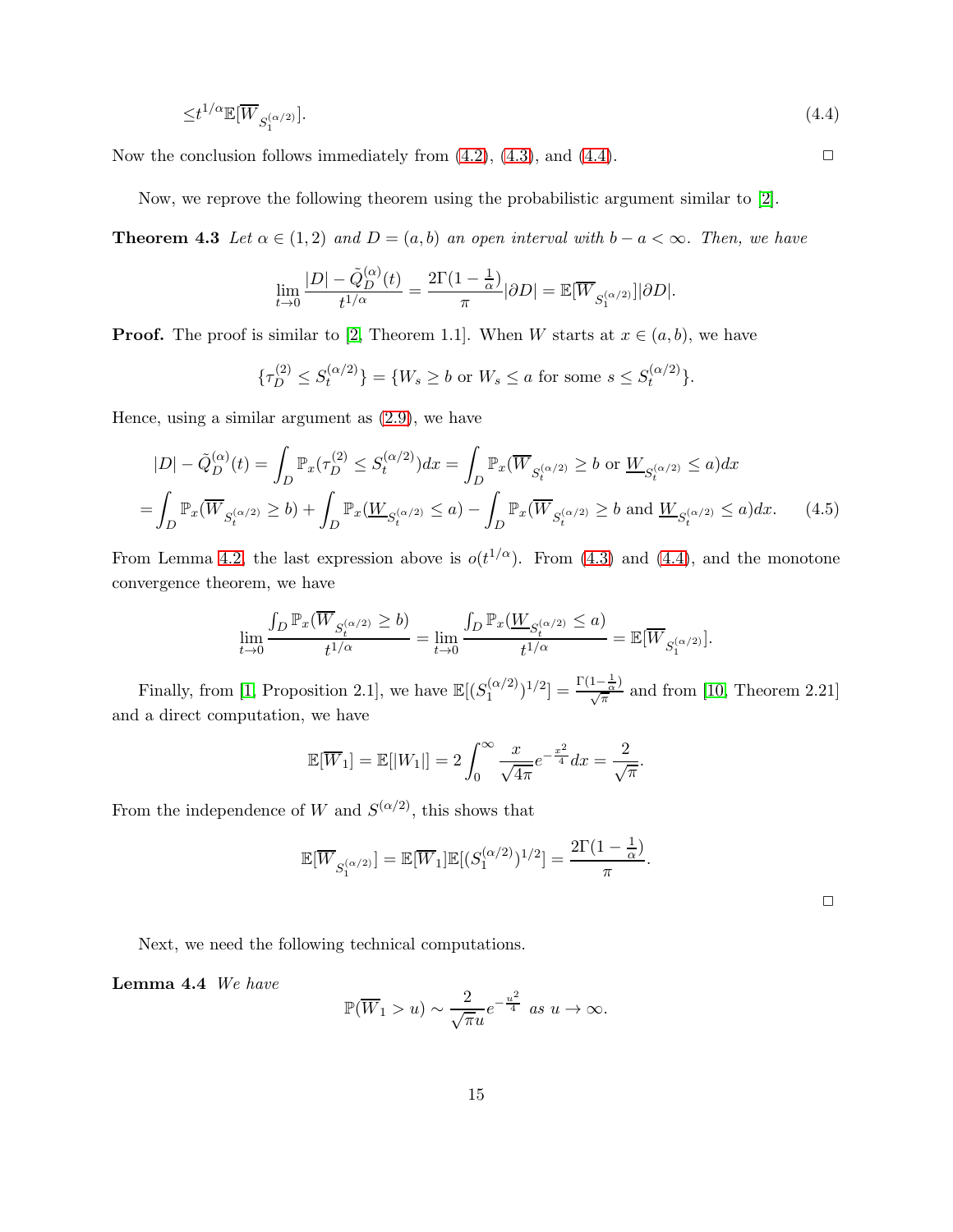Proof. It follows from [10, Theorem 2.21] that we have

$$
\mathbb{P}(\overline{W}_1 > u) = \mathbb{P}(|W_1| > u) = 2 \int_u^{\infty} \frac{1}{\sqrt{4\pi}} e^{-\frac{x^2}{4}} dx.
$$

Now it follows from the L'Hôpital's rule, we have

$$
\lim_{u \to \infty} \frac{2 \int_u^{\infty} \frac{1}{\sqrt{4\pi}} e^{-\frac{x^2}{4}} d}{\frac{2}{\sqrt{\pi}u} e^{-\frac{u^2}{4}}} = \lim_{u \to \infty} \frac{-e^{-\frac{u^2}{4}}}{-\frac{2}{u^2} e^{-\frac{u^2}{4}}} - e^{-\frac{u^2}{4}} = 1.
$$

<span id="page-15-1"></span>**Lemma 4.5** Let  $\alpha \in (1, 2)$ . Then, we have

$$
\lim_{t \to 0} \frac{\int_{(b-a)t^{-1/\alpha}}^{\infty} \int_{0}^{y^{2}} \mathbb{P}(\overline{W}_{1} \geq \frac{y}{\sqrt{v}}) g_{1}^{(\alpha/2)}(v) dv dy}{t^{1-\frac{1}{\alpha}}} = \frac{\alpha}{(\alpha-1)\Gamma(1-\frac{1}{\alpha})(b-a)^{\alpha-1}} \int_{1}^{\infty} \mathbb{P}(\overline{W}_{1} \geq u) u^{\alpha-1} du.
$$

**Proof.** By L'Hôpital's rule, the change of variable  $u = \frac{(b-a)t^{-1/\alpha}}{\sqrt{v}}$ , [\(2.2\)](#page-3-2), [\(2.4\)](#page-3-3), [\[12,](#page-20-1) Corollary 8.9], and the Lebesgue dominated convergence theorem using Lemma [4.4,](#page-14-2) we have

$$
\lim_{t \to 0} \frac{\int_{(b-a)t^{-1/\alpha}}^{\infty} \int_{0}^{y^{2}} \mathbb{P}(\overline{W}_{1} \geq \frac{y}{\sqrt{v}}) g_{1}^{(\alpha/2)}(v) dv dy}{t^{1-\frac{1}{\alpha}}}
$$
\n
$$
= \lim_{t \to 0} \frac{(b-a)}{(\alpha-1)t} \int_{0}^{(b-a)^{2}t^{-2/\alpha}} \mathbb{P}(\overline{W}_{1} \geq \frac{(b-a)t^{-1/\alpha}}{\sqrt{v}}) g_{1}^{(\alpha/2)}(v) dv
$$
\n
$$
= \lim_{t \to 0} \frac{2(b-a)^{3}}{(\alpha-1)t} \int_{1}^{\infty} \mathbb{P}(\overline{W}_{1} \geq u) g_{1}^{(\alpha/2)}(\frac{(b-a)^{2}t^{-2/\alpha}}{u^{2}}) t^{-2/\alpha} u^{-3} du
$$
\n
$$
= \lim_{t \to 0} \frac{2(b-a)^{3}}{(\alpha-1)} \int_{1}^{\infty} \mathbb{P}(\overline{W}_{1} \geq u) \frac{g_{t}^{(\alpha/2)}(\frac{(b-a)^{2}}{u^{2}})}{t} u^{-3} du
$$
\n
$$
= \frac{\alpha}{(\alpha-1)\Gamma(1-\frac{\alpha}{2})(b-a)^{\alpha-1}} \int_{1}^{\infty} \mathbb{P}(\overline{W}_{1} \geq u) u^{\alpha-1} du.
$$

Recall that it follows from [\[11,](#page-20-0) Equation (2.5)],

<span id="page-15-0"></span>
$$
\lim_{x \to \infty} g_1^{(\alpha/2)}(x) x^{1 + \frac{\alpha}{2}} = \frac{\alpha}{2\Gamma(1 - \frac{\alpha}{2})}.
$$
\n(4.6)

<span id="page-15-2"></span>**Lemma 4.6** Let  $\alpha \in (1, 2)$ . Then, we have

$$
\lim_{t \to 0} \frac{\int_{(b-a)t^{-1/\alpha}}^{\infty} \int_{y^2}^{\infty} \mathbb{P}(\overline{W}_1 \ge \frac{y}{v^{1/2}}) g_1^{(\alpha/2)}(v) dv dy}{t^{1-\frac{1}{\alpha}}} = \frac{\alpha}{(\alpha-1)\Gamma(1-\frac{\alpha}{2})(b-a)^{\alpha-1}} \int_0^1 \mathbb{P}(\overline{W}_1 \ge w) w^{\alpha-1} dw.
$$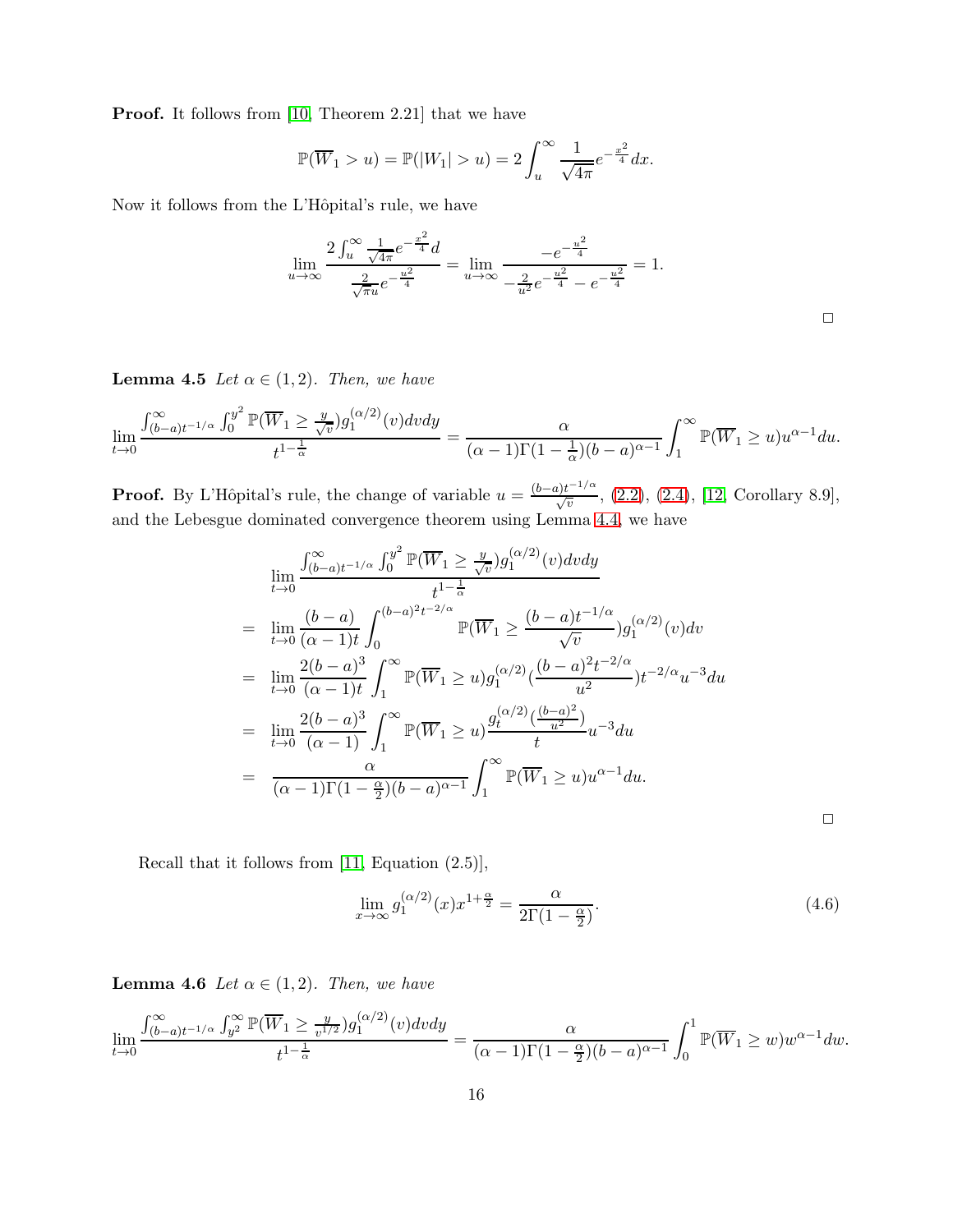**Proof.** By the change of variable  $w = \frac{y}{y+1}$  $\frac{y}{v^{1/2}}$ , the inner integral in the numerator can be written as

$$
\int_{y^2}^{\infty} \mathbb{P}(\overline{W}_1 \ge \frac{y}{v^{1/2}}) g_1^{(\alpha/2)}(v) dv = \int_{y^2}^{\infty} \mathbb{P}(\overline{W}_1 \ge \frac{y}{v^{1/2}}) g_1^{(\alpha/2)}(v) dv = \int_0^1 \mathbb{P}(\overline{W}_1 \ge w) g_1^{(\alpha/2)}(\frac{y^2}{w^2}) \frac{2y^2}{w^3} dw.
$$

Since  $g_1^{(\alpha/2)}$  $\binom{(\alpha/2)}{1}(x) \leq cx^{-1-\frac{\alpha}{2}}$  for  $x \geq 1$ , the integral is finite.

By the L'Hôpital's rule, the Lebesgue dominated convergence theorem, and  $(4.6)$ , we have

$$
\lim_{t \to 0} \frac{\int_{(b-a)t^{-1/\alpha}}^{\infty} \int_{0}^{1} \mathbb{P}(\overline{W}_{1} \ge w) g_{1}^{(\alpha/2)}(\frac{y^{2}}{w^{2}}) \frac{2y^{2}}{w^{3}} dw dy}{t^{1-\frac{1}{\alpha}}}
$$
\n
$$
= \lim_{t \to 0} \frac{2(b-a)}{(\alpha - 1)t} \int_{0}^{1} \mathbb{P}(\overline{W}_{1} \ge w) g_{1}^{(\alpha/2)}((\frac{(b-a)t^{-1/\alpha}}{w})^{2}) \frac{((b-a)t^{-1/\alpha})^{2}}{w^{3}} dw
$$
\n
$$
= \lim_{t \to 0} \frac{2}{(\alpha - 1)(b-a)^{\alpha - 1}} \int_{0}^{1} \mathbb{P}(\overline{W}_{1} \ge w) g_{1}^{(\alpha/2)}((\frac{(b-a)t^{-1/\alpha}}{w})^{2})(\frac{(b-a)t^{-1/\alpha}}{w})^{2(1+\frac{\alpha}{2})} w^{\alpha - 1} dw
$$
\n
$$
= \frac{2}{(\alpha - 1)(b-a)^{\alpha - 1}} \int_{0}^{1} \mathbb{P}(\overline{W}_{1} \ge w) \frac{\alpha}{2\Gamma(1-\frac{\alpha}{2})} w^{\alpha - 1} dw.
$$

Now we are ready to prove the first part of Theorem [1.2.](#page-1-1)

# Proof of  $(1.3)$

Note that from  $(4.3)$ ,  $(4.4)$ , and  $(4.5)$ , we have

$$
|D| - \tilde{Q}_D^{(\alpha)}(t)
$$
  
=  $2t^{1/\alpha} \int_0^\infty \int_0^{\frac{b-a}{t^{1/\alpha}}} \mathbb{P}(\sup_{u \le v} W_u \ge y) dy g_1^{(\alpha/2)}(v) dv - \int_D \mathbb{P}_x(\overline{W}_{S_t^{(\alpha/2)}} > b \text{ and } \underline{W}_{S_t^{(\alpha/2)}} < a) dx.$  (4.7)

It follows from Lemma [4.2](#page-12-0)

$$
\int_D \mathbb{P}_x(\overline{W}_{S_t^{(\alpha/2)}} > b \text{ and } \underline{W}_{S_t^{(\alpha/2)}} < a) dx = O(t^{1+\frac{1}{\alpha}}).
$$

Now we focus on the first integral in  $(4.7)$ . Note that from the scaling property of W, we have

$$
2t^{1/\alpha} \int_0^\infty \int_0^{\frac{b-a}{t^{1/\alpha}}} \mathbb{P}(\sup_{u \le v} W_u \ge y) dy g_1^{(\alpha/2)}(v) dv - 2t^{1/\alpha} \int_0^\infty \mathbb{P}(\sup_{u \le S_1^{(\alpha/2)}} W_u \ge y) dy
$$
  
\n
$$
= 2t^{1/\alpha} \int_0^\infty \int_0^{\frac{b-a}{t^{1/\alpha}}} \mathbb{P}(\sup_{u \le v} W_u \ge y) dy g_1^{(\alpha/2)}(v) dv - 2t^{1/\alpha} \int_0^\infty \int_0^\infty \mathbb{P}(\sup_{u \le v} W_u \ge y) g_1^{(\alpha/2)}(v) dv dy
$$
  
\n
$$
= - 2t^{1/\alpha} \int_0^\infty \int_{\frac{b-a}{t^{1/\alpha}}}^\infty \mathbb{P}(\overline{W}_v \ge y) dy g_1^{(\alpha/2)}(v) dv = -2t^{1/\alpha} \int_0^\infty \int_{\frac{b-a}{t^{1/\alpha}}}^\infty \mathbb{P}(\overline{W}_1 \ge \frac{y}{\sqrt{v}}) dy g_1^{(\alpha/2)}(v) dv
$$
  
\n
$$
= - 2t^{1/\alpha} \Big( \int_{\frac{b-a}{t^{1/\alpha}}}^\infty \int_0^{y^2} \mathbb{P}(\overline{W}_1 \ge \frac{y}{\sqrt{v}}) g_1^{(\alpha/2)}(v) dv dy + \int_{\frac{b-a}{t^{1/\alpha}}}^\infty \int_{y^2}^\infty \mathbb{P}(\overline{W}_1 \ge \frac{y}{\sqrt{v}}) g_1^{(\alpha/2)}(v) dv dy.
$$

Now the conclusion follows immediately from Lemmas [4.5](#page-15-1) and [4.6.](#page-15-2)  $\Box$ 

<span id="page-16-0"></span>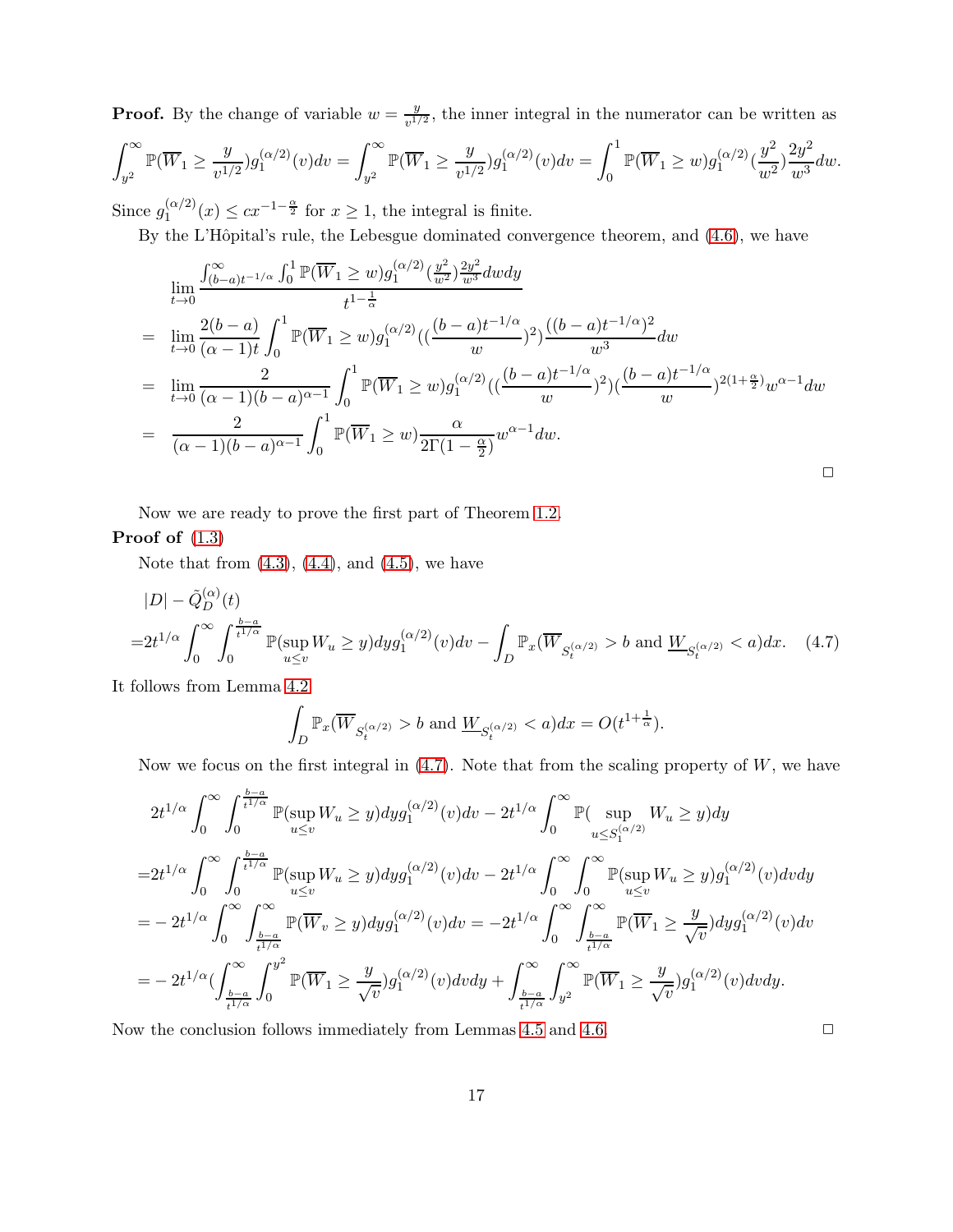### <span id="page-17-1"></span>4.2 Case:  $\alpha = 1$

<span id="page-17-0"></span>In this subsection, we study the spectral heat content for subordinate killed Brownian motions when the underlying subordinator is  $S^{(1/2)}$ .

**Proposition 4.7** For any  $u > 1$ , we have

<span id="page-17-2"></span>
$$
\mathbb{P}(\overline{W}_{S_1^{(1/2)}} > u) = \frac{2}{\pi} \arctan(1/u).
$$
 (4.8)

**Proof.** It follows from [\(2.3\)](#page-3-4) that the density of  $S_1^{(1/2)}$  $j_1^{(1/2)}$  is given by

$$
g_1^{(1/2)}(x) = \frac{1}{\pi} \sum_{n=1}^{\infty} (-1)^{n+1} \frac{\Gamma(n + \frac{1}{2})}{(2n-1)!} x^{-n - \frac{1}{2}}, \quad x > 0.
$$

It is easy to check  $(n!)^2 \le (2n-1)!$  for all  $n \ge 1$  and  $\Gamma\left(n+\frac{1}{2}\right)$  $(\frac{1}{2}) \leq \Gamma(n+1)$  for all  $n \geq 2$ . Hence, we have

$$
\left| \sum_{n=1}^{\infty} (-1)^{n+1} \frac{\Gamma(n + \frac{1}{2})}{(2n-1)!} x^{-n - \frac{1}{2}} \right| \le \sum_{n=1}^{\infty} \frac{\Gamma(n + \frac{1}{2})}{(2n-1)!} x^{-n - \frac{1}{2}} \le \Gamma(\frac{3}{2}) x^{-\frac{3}{2}} + \sum_{n=2}^{\infty} \frac{\Gamma(n + 1)}{(2n-1)!} x^{-n - \frac{1}{2}}
$$

$$
\le \Gamma(\frac{3}{2}) x^{-\frac{3}{2}} + \sum_{n=2}^{\infty} \frac{x^{-n - \frac{1}{2}}}{n!} = \Gamma(\frac{3}{2}) x^{-\frac{3}{2}} + x^{-\frac{1}{2}} (e^{1/x} - 1 - \frac{1}{x}) = O(\frac{1}{x^{3/2}}) \text{ as } x \to \infty.
$$

Hence, by the Lebesgue dominated convergence theorem, we have

$$
\mathbb{P}(S_1^{(1/2)} > \frac{u^2}{x^2}) = \int_{\frac{u^2}{x^2}}^{\infty} g_1^{(1/2)}(v) dv
$$
  
= 
$$
\int_{\frac{u^2}{x^2}}^{\infty} \frac{1}{\pi} \sum_{n=1}^{\infty} (-1)^{n+1} \frac{\Gamma(n+\frac{1}{2})}{(2n-1)!} v^{-n-\frac{1}{2}} dv = \frac{1}{\pi} \sum_{n=1}^{\infty} (-1)^{n+1} \frac{\Gamma(n+\frac{1}{2})}{(2n-1)!} \frac{1}{n-\frac{1}{2}} \frac{x^{2n-1}}{u^{2n-1}}.
$$

It follows from [10, Theorem 2.21] that

$$
\mathbb{P}(\overline{W}_1 > a) = \mathbb{P}(|W_1| > a) = 2 \int_a^{\infty} \frac{1}{\sqrt{4\pi}} \int_a^{\infty} e^{-\frac{x^2}{4}} dx = \frac{1}{\sqrt{\pi}} \int_a^{\infty} e^{-\frac{x^2}{4}} dx.
$$

Hence, we have

$$
\mathbb{P}(\overline{W}_{S_1^{(1/2)}} > u) = \int_0^\infty \mathbb{P}(\overline{W}_y > u) g_1^{(\alpha/2)}(y) dy = \int_0^\infty \mathbb{P}(\overline{W}_1 > \frac{u}{\sqrt{y}}) g_1^{(\alpha/2)}(y) dy
$$
  
\n
$$
= \int_0^\infty \frac{1}{\sqrt{\pi}} \int_{\frac{u}{\sqrt{y}}}^\infty e^{-\frac{x^2}{4}} dx g_1^{(\alpha/2)}(y) dy = \frac{1}{\sqrt{\pi}} \int_0^\infty \int_{\frac{u^2}{x^2}}^\infty g_1^{(\alpha/2)}(y) dy e^{-\frac{x^2}{4}} dx
$$
  
\n
$$
= \frac{1}{\sqrt{\pi}} \int_0^\infty \left( \frac{1}{\pi} \sum_{n=1}^\infty (-1)^{n+1} \frac{\Gamma(n + \frac{1}{2})}{(2n - 1)!} \frac{1}{n - \frac{1}{2}} \frac{x^{2n - 1}}{u^{2n - 1}} \right) e^{-\frac{x^2}{4}} dx
$$
  
\n
$$
= \frac{2}{\pi^{3/2}} \sum_{n=1}^\infty (-1)^{n+1} \frac{\Gamma(n + \frac{1}{2})}{(2n - 1)!} \frac{1}{2n - 1} \frac{1}{u^{2n - 1}} \int_0^\infty x^{2n - 1} e^{-\frac{x^2}{4}} dx
$$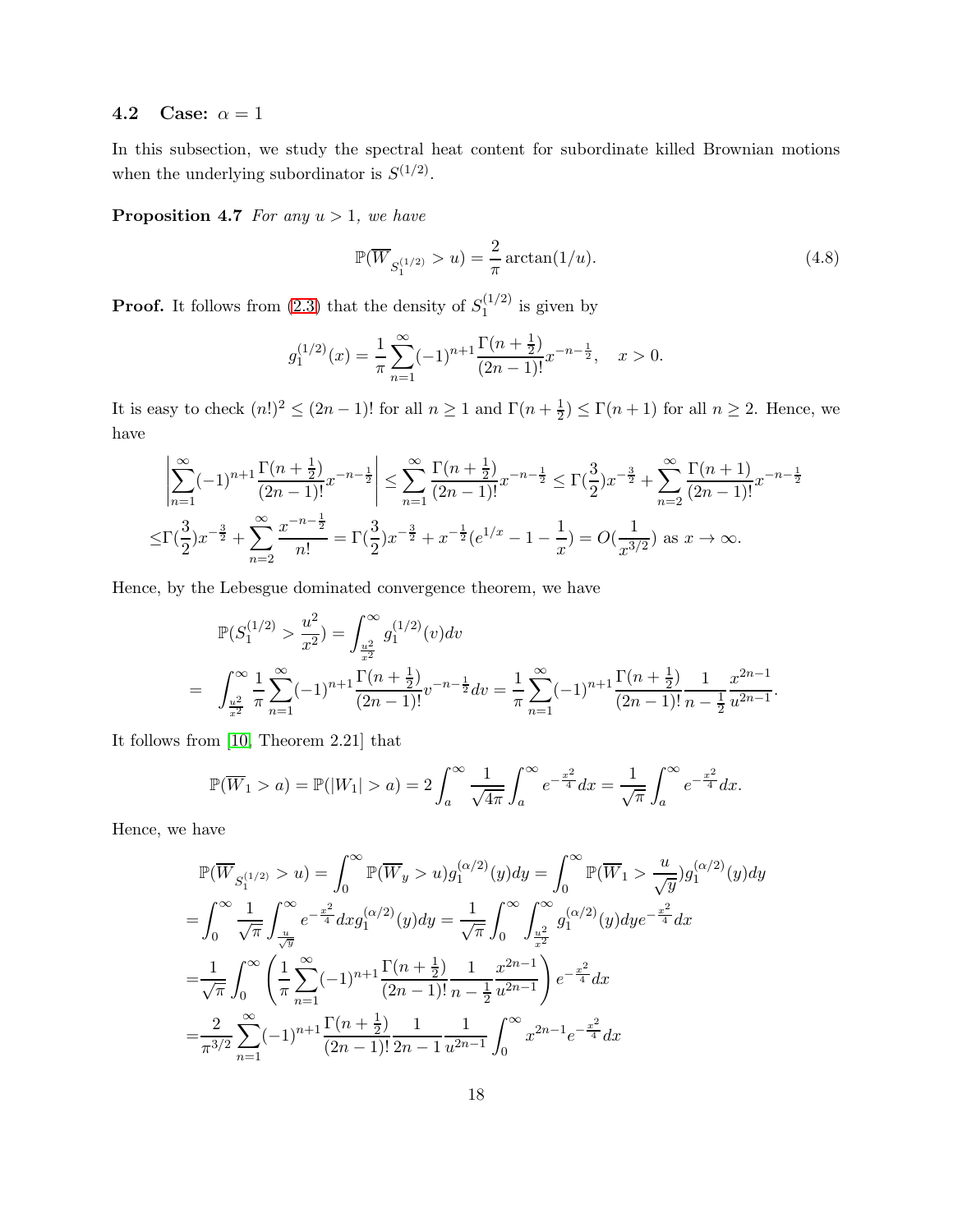$$
=\frac{2}{\pi^{3/2}}\sum_{n=1}^{\infty}(-1)^{n+1}\frac{\Gamma(n+\frac{1}{2})}{(2n-1)!}\frac{1}{2n-1}\frac{1}{u^{2n-1}}\Gamma(n)2^{2n-1},\tag{4.9}
$$

where we used  $\int_0^\infty x^{2n-1} e^{-\frac{x^2}{4}} dx = \Gamma(n) 2^{2n-1}$ , and the interchange of the infinite sum and integral is valid, because of the exponential decay term and the fact  $u > 1$ . By the Legendre duplication formula, we have  $\Gamma(n)\Gamma(n+\frac{1}{2})$  $(\frac{1}{2}) = 2^{1-2n}\sqrt{\pi}\Gamma(2n)$ . By the Taylor expansion of  $\arctan(x) = \sum_{n=1}^{\infty} (-1)^{n+1} \frac{x^{2n-1}}{2n-1}$  $\frac{x^{2n-1}}{2n-1}$  for  $|x| < 1$ , [\(4.9\)](#page-18-0) can be simplified to

<span id="page-18-0"></span>
$$
\frac{2}{\pi} \sum_{n=1}^{\infty} (-1)^{n+1} \frac{1}{2n-1} \frac{1}{u^{2n-1}} = \frac{2}{\pi} \arctan(\frac{1}{u}), \text{ for } u > 1.
$$

**Remark 4.8** Even though it is not necessary for our result, it would be interesting to see if  $(4.8)$ holds for all  $u > 0$ .

<span id="page-18-1"></span>Lemma 4.9 We have

$$
\int_a^b \mathbb{P}_x(\overline{W}_{S_t^{(1/2)}} > b \text{ and } \underline{W}_{S_t^{(1/2)}} < a) dx = O(t^2 \ln(1/t)).
$$

Proof. The proof is almost identical to the proof of Lemma [3.3](#page-9-1) using Lemma [4.1.](#page-11-5) It follows from Proposition [4.7,](#page-17-0)  $\mathbb{P}(\overline{W}_{S_1^{(1/2)}} > u) \sim \frac{2}{\pi u}$  $\frac{2}{\pi u}$  as  $u \to \infty$ , and this shows that  $\int_0^{\frac{b-a}{t}} \mathbb{P}(\overline{W}_{S_1^{(1/2)}} > u) du =$  $O(\ln(1/t)).$ 

Now we are ready to prove the second part of Theorem [1.2.](#page-1-1) **Proof of**  $(1.4)$ 

Note that from [\(4.5\)](#page-14-3), we have

$$
|D| - \tilde{Q}_D^{(1)}(t) = \int_a^b \mathbb{P}_x(\tau_D^{(2)} \le S_t^{(1/2)}) dx
$$
  
=  $2 \int_a^b \mathbb{P}_x(\overline{W}_{S_t^{(1/2)}} > b) dx - \int_a^b \mathbb{P}_x(\overline{W}_{S_t^{(1/2)}} > b \text{ and } \underline{W}_{S_t^{(1/2)}} < a) dx.$ 

It follows from Lemma [4.9,](#page-18-1) the second term is  $O(t^2 \ln(1/t))$ .

Now the first expression above can be written as

$$
2\int_{a}^{b} \mathbb{P}_{x}(\overline{W}_{S_{t}^{(1/2)}} > b) dx = 2\int_{a}^{b} \mathbb{P}_{x}(\sup_{u \leq t^{2} S_{1}^{(1/2)}} tW_{ut^{-2}} > b) dx
$$
  
= 
$$
2\int_{a}^{b} \mathbb{P}_{x}(\sup_{v \leq S_{1}^{(1/2)}} W_{v} > b/t) dx = 2t \int_{0}^{\frac{b-a}{t}} \mathbb{P}(\sup_{v \leq S_{1}^{(1/2)}} W_{v} > u) du = 2t \int_{0}^{\frac{b-a}{t}} \mathbb{P}(\overline{W}_{S_{1}^{(1/2)}} > u) du.
$$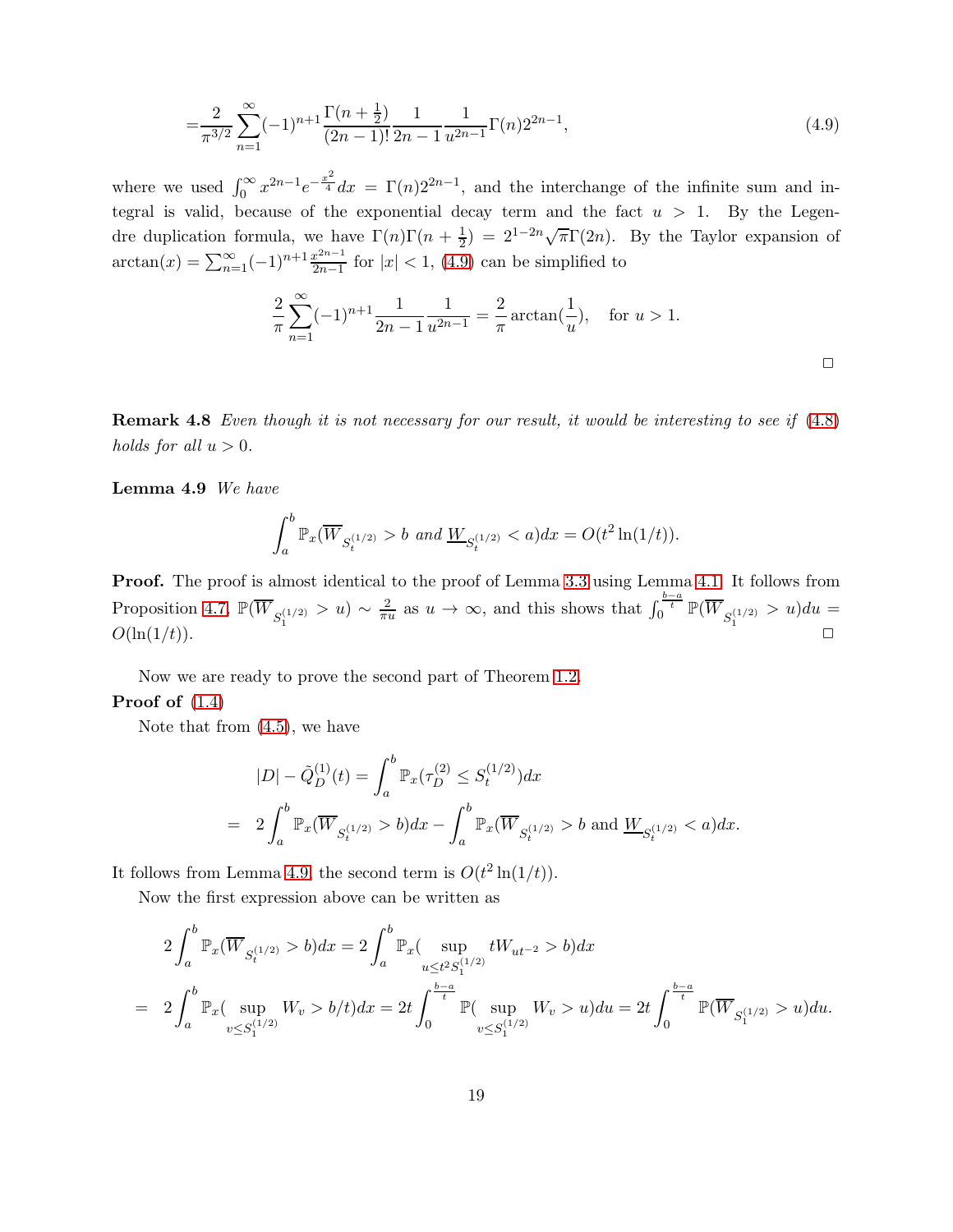Hence, we have

$$
2t\int_0^{\frac{b-a}{t}} \mathbb{P}(\overline{W}_{S_1^{(1/2)}} > u) du - \frac{4}{\pi} t \ln(1/t) = 2t \left(\int_0^{\frac{b-a}{t}} \mathbb{P}(\overline{W}_{S_1^{(1/2)}} > u) du - \frac{2}{\pi} \ln(1/t)\right)
$$
  
= 
$$
2t \left(\int_0^1 \mathbb{P}(\overline{W}_{S_1^{(1/2)}} > u) du + \frac{2 \ln(b-a)}{\pi} + \int_1^{\frac{b-a}{t}} \mathbb{P}(\overline{W}_{S_1^{(1/2)}} > u) - \frac{2}{\pi u} du\right).
$$

From Proposition [4.7,](#page-17-0) we have  $\mathbb{P}(\overline{W}_{S_1^{(1/2)}} > u) - \frac{2}{\pi u} = O(\frac{1}{u^3})$ , and this shows that it is integrable on  $(1, \infty)$ . Hence, it follows from the monotone convergence theorem

$$
\lim_{t \to 0} \frac{2t}{t} \left( \int_0^1 \mathbb{P}(\overline{W}_{S_1^{(1/2)}} > u) du + \frac{2\ln(b-a)}{\pi} + \int_1^{\frac{b-a}{t}} \mathbb{P}(\overline{W}_{S_1^{(1/2)}} > u) - \frac{2}{\pi u} du \right)
$$
\n
$$
= 2\left( \int_0^1 \mathbb{P}(\overline{W}_{S_1^{(1/2)}} > u) du + \frac{2\ln(b-a)}{\pi} + \int_1^\infty \mathbb{P}(\overline{W}_{S_1^{(1/2)}} > u) - \frac{2}{\pi u} du \right).
$$

 $\Box$ 

Acknowledgment: The author thanks the anonymous referee for carefully reading the manuscript and providing useful suggestions and recommendations.

## <span id="page-19-0"></span>References

- [1] L. Acuña Valverde. Heat content for stable processes in domains of  $\mathbb{R}^d$ . J. Geom. Anal., 27(1) (2017), 492–524.
- <span id="page-19-1"></span>[2] L. Acuña Valverde. On the one dimensional spectral heat content for stable processes.  $J$ . Math. Anal. Appl., 441 (2016), 11–24.
- <span id="page-19-7"></span><span id="page-19-6"></span>[3] J. Bertoin. *Lévy processes*. Cambridge University Press, Cambridge 1996.
- [4] N. H. Bingham, C. M. Goldie, and J. L. Teugels. Regular variation, volume 27 of Encyclopedia of Mathematics and its Applications. Cambridge University Press, 1987.
- <span id="page-19-5"></span>[5] R. M. Blumenthal and R. K. Getoor. Some theorems on stable processes. Trans. Amer. Math. Soc., **95**, (1960) 263-273.
- [6] K. Bogdan, T. Byczkowski, T. Kulczycki, M. Ryznar, R. Song, and Z. Vondraček. Potential analysis of stable processes and its extensions. Lecture Notes in Math. 1980, Springer, Berlin 2009.
- <span id="page-19-4"></span>[7] J. Burridge, A. Kuznetsov, M. Kwaśnicki, and A. E. Kyprianou. New families of subordinators with explicit transition probability semigroup. *Stoch. Proc. Appl.*, **124** (2014), 3480-3495.
- <span id="page-19-3"></span>[8] D. A. Darling. The maximum of sums of stable random variables. Trans. Amer. Math. Soc., 83, (1956) 164-169.
- <span id="page-19-2"></span>[9] T. Grzywny, H. Park, and R. Song. Spectral heat content for Lévy processes. *Math. Nachr.* Vol. 292 (2019), 805-825.